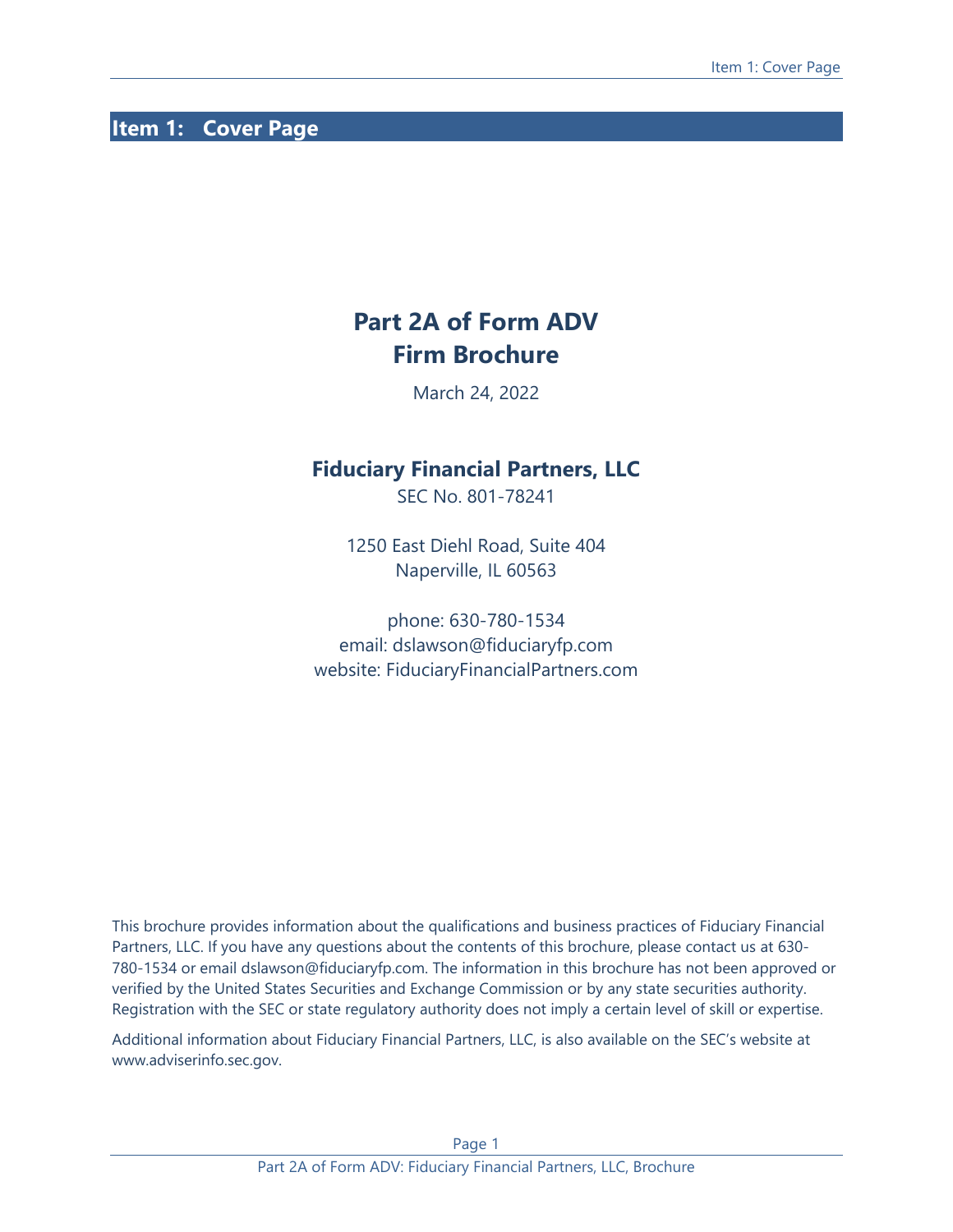# <span id="page-1-0"></span>**Item 2: Material Changes**

This Firm Brochure is our disclosure document prepared according to regulatory requirements and rules. Consistent with the rules, we will ensure that you receive a summary of any material changes to this and subsequent Brochures within 120 days of the close of our business fiscal year. Furthermore, we will provide you with other interim disclosures about material changes as necessary. At this time there are no material changes from the last update of this disclosure statement issued in March 2021.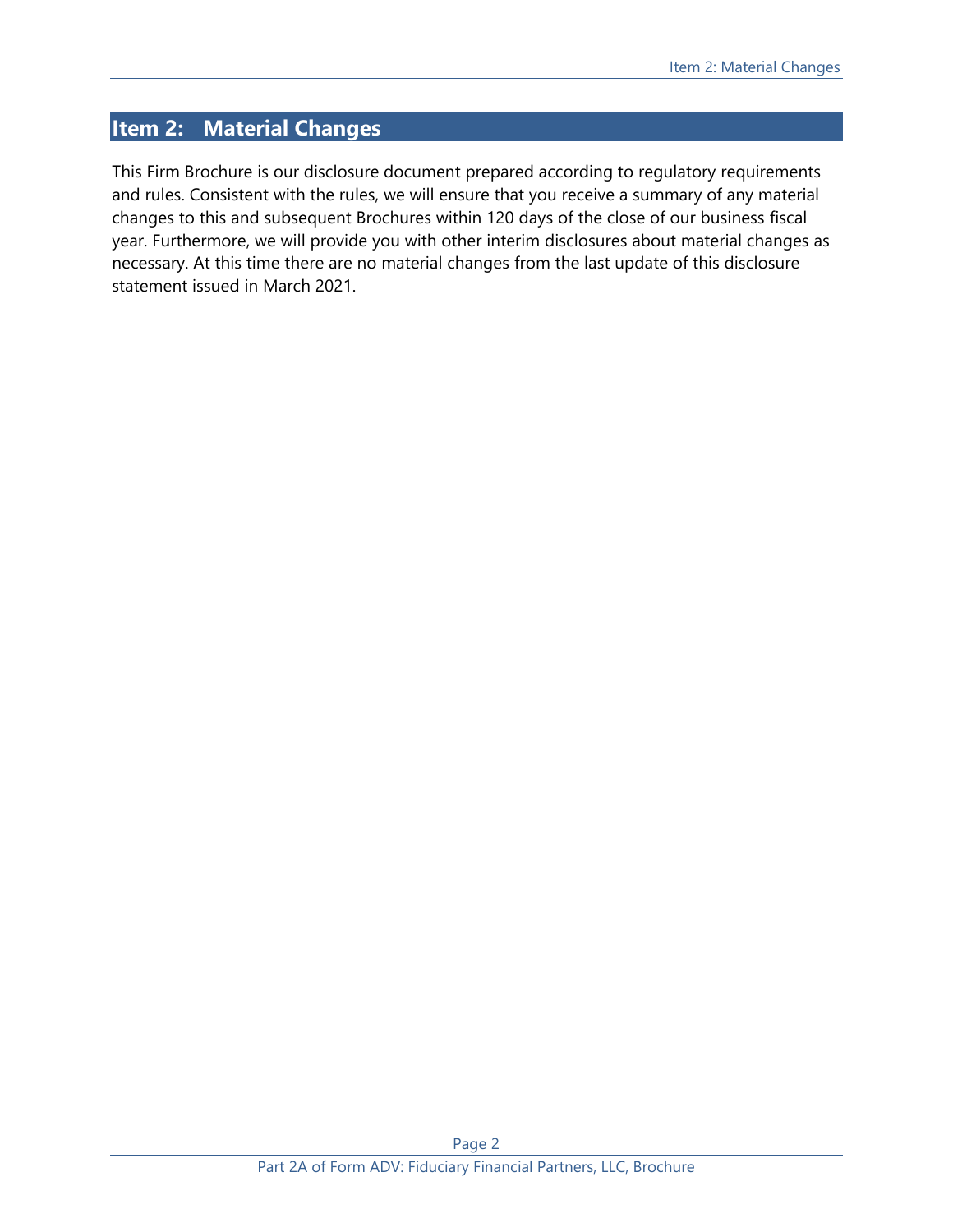# <span id="page-2-0"></span>Item 3: Table of Contents

| Item 1: |                                                                                        |  |
|---------|----------------------------------------------------------------------------------------|--|
| Item 2: |                                                                                        |  |
| Item 3: |                                                                                        |  |
| Item 4: |                                                                                        |  |
| Item 5: |                                                                                        |  |
| Item 6: |                                                                                        |  |
| Item 7: |                                                                                        |  |
| Item 8: |                                                                                        |  |
| Item 9: |                                                                                        |  |
|         |                                                                                        |  |
|         | Item 11: Code of Ethics, Participation or Interest in Client Transactions and Personal |  |
|         |                                                                                        |  |
|         |                                                                                        |  |
|         |                                                                                        |  |
|         |                                                                                        |  |
|         |                                                                                        |  |
|         |                                                                                        |  |
|         |                                                                                        |  |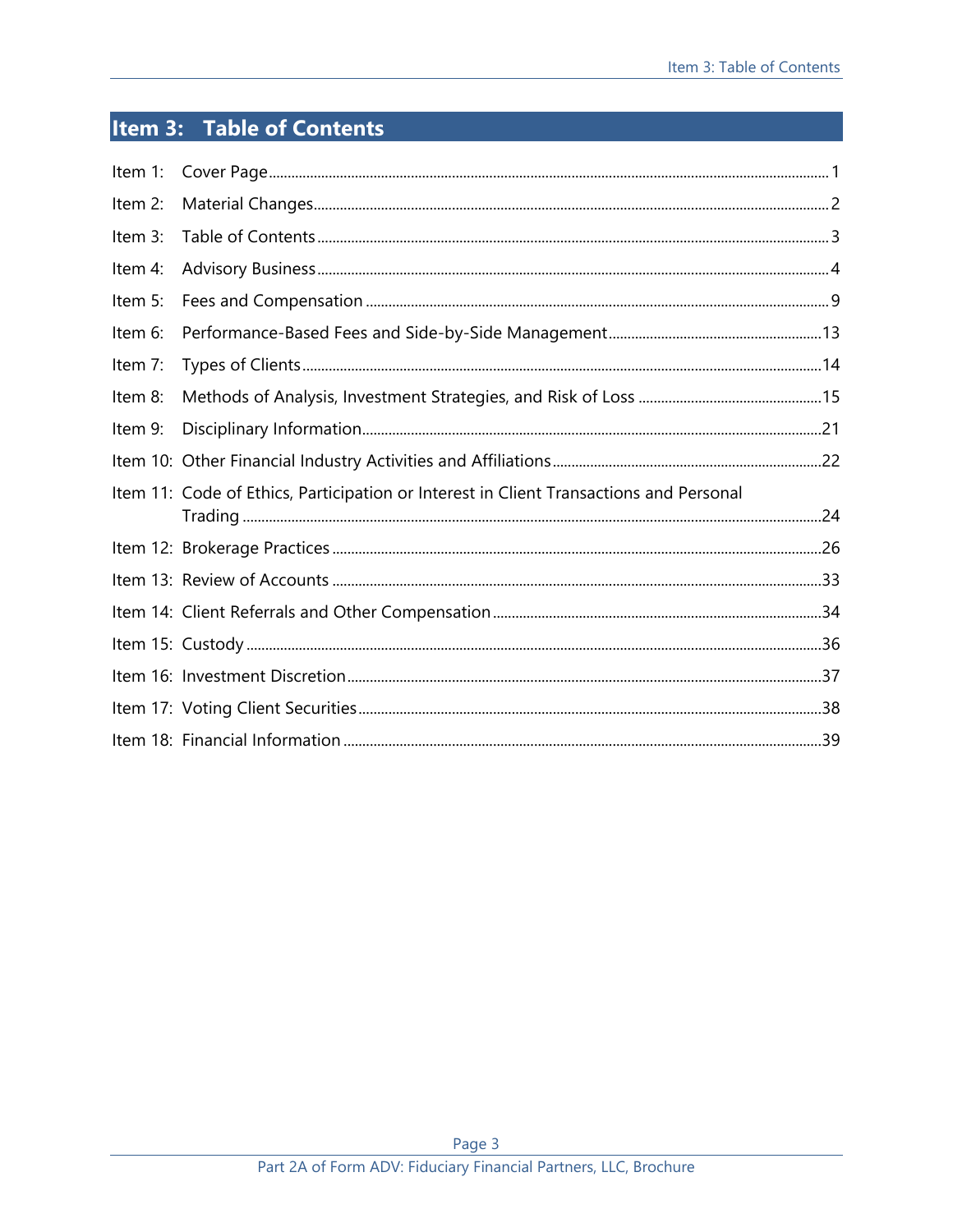# <span id="page-3-0"></span>**Item 4: Advisory Business**

## **A. Ownership/Advisory History**

Fiduciary Financial Partners, LLC (the "firm," "we," and/or "us") is a limited liability company formed in the State of Delaware. Our firm has been in business as an investment adviser since 2011 and is owned by NE Financial Services, Inc., and GWP Financial Inc.

# **B. Advisory Services Offered**

We are dedicated to providing individuals and other types of clients with a wide array of investment advisory services. We specialize in the following types of services: Comprehensive Wealth Management; Financial Planning and Consulting; and Retirement Plan Advisory and Consulting Services.

#### **Comprehensive Wealth Management**

Our comprehensive wealth management service encompasses asset management as well as providing comprehensive financial planning to clients. It is designed to assist clients in meeting their financial goals through the use of financial investments. We conduct at least one, but sometimes more than one meeting (in person if possible, otherwise via telephone conference) with clients in order to understand their current financial situation, existing resources, financial goals, and tolerance for risk. The firm uses applications within e-Money software to establish the client's general investment and risk framework. Once completed, an Investment Policy Statement is prepared defining the investment strategy and client-requested investment restrictions. Clients will also receive a written financial plan encompassing the client's financial position, investment planning, tax management, protection planning, retirement planning, and estate planning. We may propose an investment portfolio consisting of exchange traded funds, mutual funds, individual stocks or bonds, or other securities and strategies described in Item 8 of this brochure. Upon the client's agreement to the proposed investment plan, we work with the client to establish or transfer investment accounts so that we can manage the client's portfolio. Once the relevant accounts are under our management, we review such accounts on a regular basis and at least annually. We may periodically rebalance or adjust client accounts under our management. If the client experiences any significant changes to his/her financial or personal circumstances, the client must notify us so that we can consider such information in managing the client's investments.

Our comprehensive wealth management service is provided on a discretionary or nondiscretionary basis per the terms of the signed Comprehensive Wealth Management Agreement. For our portfolio management services, we receive a limited power of attorney to effect securities transactions on behalf of clients.

Clients have the right to provide the firm with any reasonable investment restrictions that should be imposed on the management of their portfolio (to be noted on the client agreement), and should promptly notify the firm in writing of any changes in such restrictions or in the client's personal financial circumstances, investment objectives, goals and tolerance for risk. We will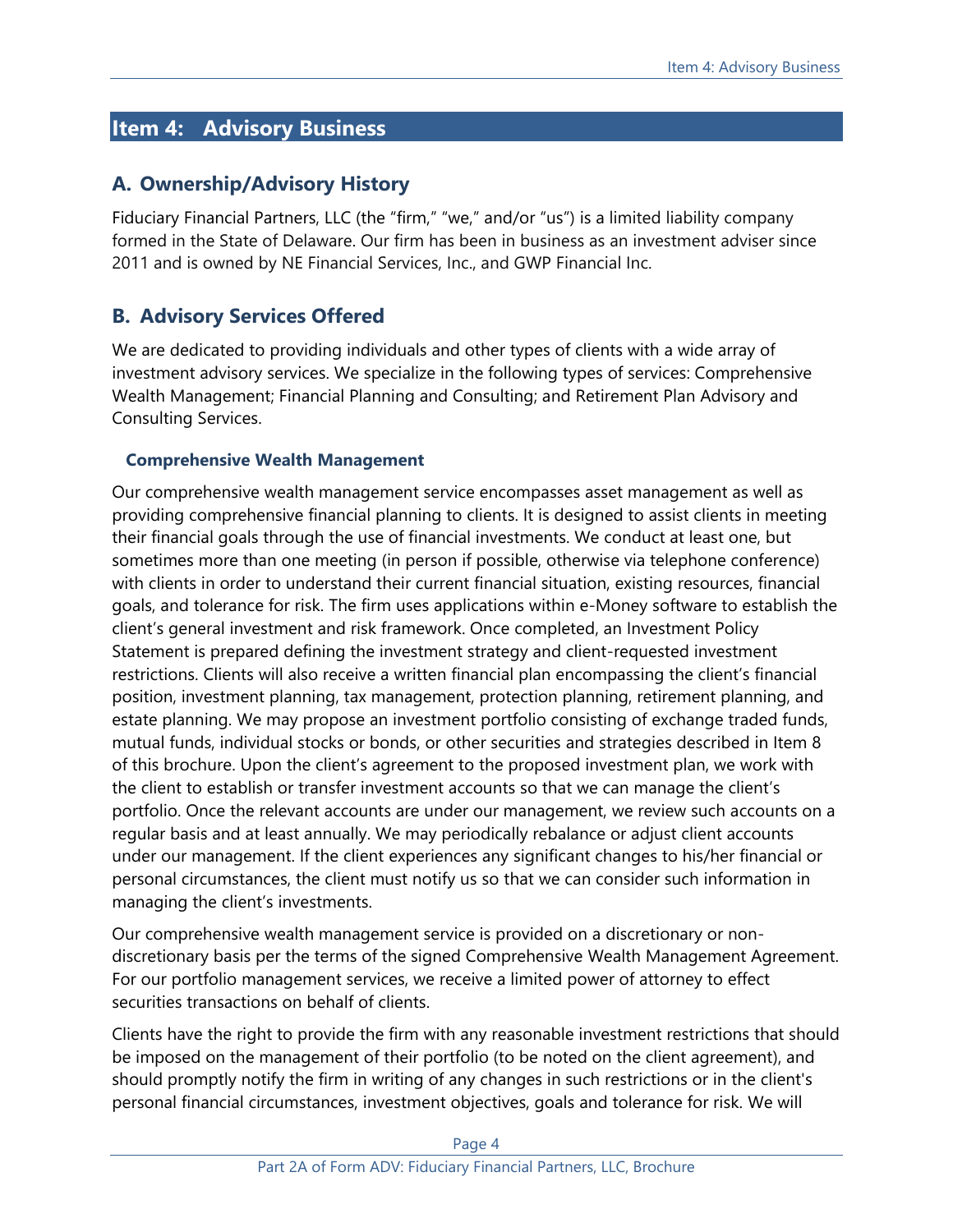remind clients of their obligation to inform the firm of any such changes or any restrictions that should be imposed on the management of the client's account. We will also attempt contact clients at least annually to determine whether there have been any changes in a client's personal financial circumstances, investment objectives and tolerance for risk.

### **Financial Planning and Consulting**

We provide a variety of financial planning and consulting services to individuals, families, businesses, and other clients regarding the management of their financial resources based upon an analysis of the client's current situation, goals, and objectives. Generally, such financial planning services will involve preparing a financial plan or rendering a financial consultation for clients based on the client's financial goals and objectives. This planning or consulting may encompass one or more of the following areas:

- 
- 
- 
- 
- 
- 
- **Financial position Example 20 Example 20 Example 20 Example 20 Example 20 EXAMPLE 20 EXAMPLE 20 EXAMPLE 20 EXAMPLE 20 EXAMPLE 20 EXAMPLE 20 EXAMPLE 20 EXAMPLE 20 EXAMPLE 20 EXAMPLE 20 EXAM**
- Investment planning **Example 2** Accumulation goals
- Tax management **Education funding**
- Protection planning **Example 2018 Example 3** Business continuation strategies
- Retirement planning **Example 20** Business exit strategies
- **Estate planning**  $\qquad \qquad \qquad$  **Executive/key person compensation** strategies
	- Nonqualified deferred compensation strategies

Upon receiving the written financial plan, or in the case of consulting services, a summary of our firm's recommendations, the client will have the sole responsibility for determining whether to implement the recommendations. The financial plan may include general recommendations about investment strategies, but does not recommend the purchase or sale of specific products.

Our firm will not provide accounting or legal advice nor prepare any accounting or legal documents for the implementation of the client's financial planning objectives. The client is urged to work closely with his/her attorney and/or accountant in implementing recommendations set forth in the financial plan.

We also provide an update to a previous financial plan (the "Plan Update"). A Plan Update will require you to provide updated information regarding your financial needs and circumstance. You complete a detailed questionnaire and discuss your current financial resources and projected needs. We will prepare a Plan Update document that will indicate if any changes to your original financial plan are warranted. You have the sole responsibility for determining whether to implement the recommendations in the Plan Update. The Plan Update may include general recommendations about investment strategies, but does not recommend the purchase or sale of specific products.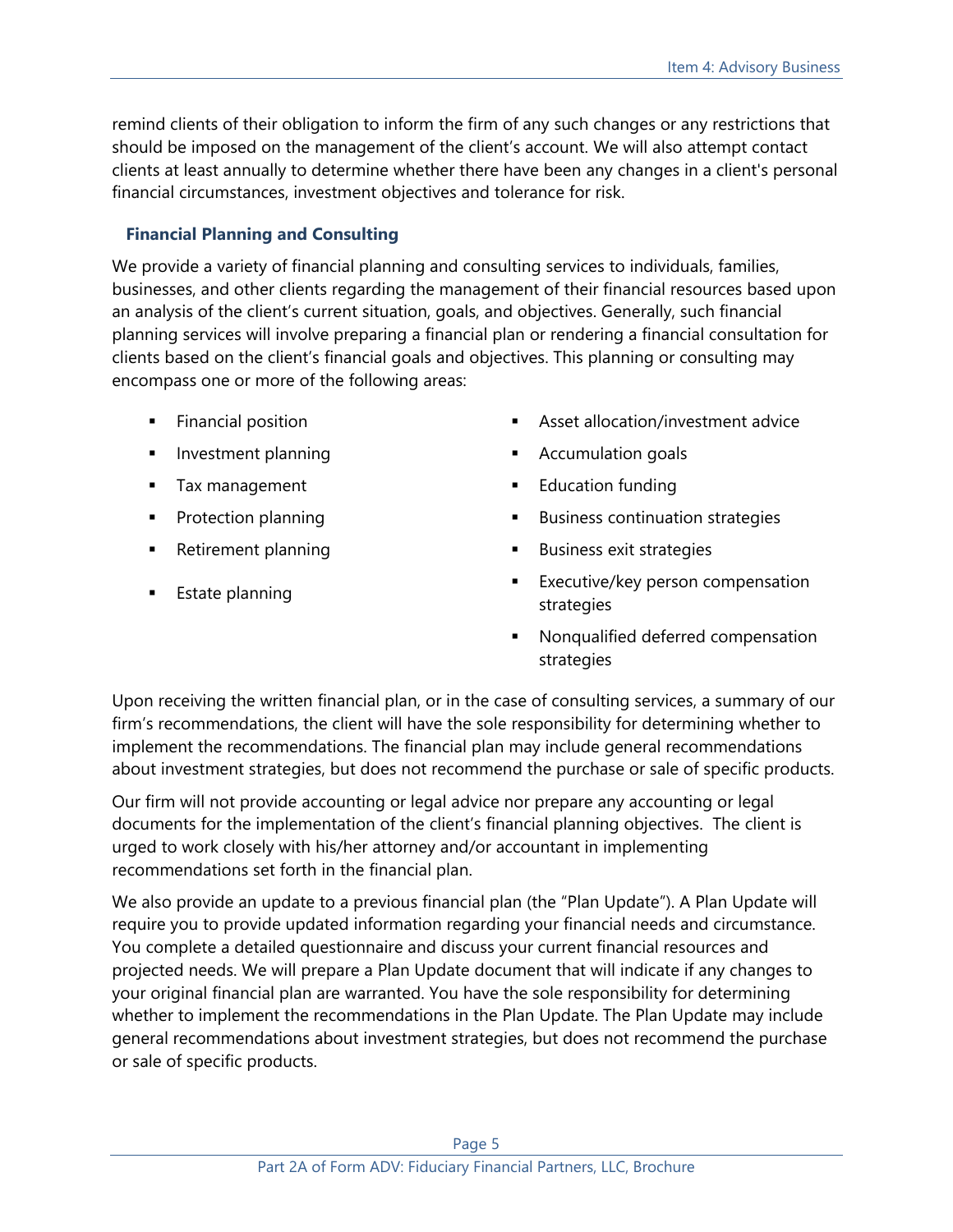#### **Retirement Plan Advisory and Consulting Services**

We provide fiduciary and non-fiduciary retirement plan advisory and consulting services to employer plan sponsors. Our Retirement Plan Advisory and Consulting Services shall be in compliance with the applicable state law(s) regulating pension consulting services. This applies to client accounts that are pension or other employee benefit plans ("Plan") governed by the Employee Retirement Income Security Act of 1974, as amended ("ERISA"). If the client accounts are part of a Plan, and we accept appointments to provide our services to such accounts, we acknowledge that we are a fiduciary within the meaning of Section 3(21) of ERISA (but only with respect to the provision of services described in Appendix A of the Retirement Plan Advisory and Consulting Services Agreement).

#### **Fiduciary Services**

- Provide non-discretionary investment advice to the client about asset classes and investment alternatives available for the retirement plan ("Plan") in accordance with the Plan's investment policies and objectives. Client shall have the final decision-making authority regarding the initial selection, retention, removal and addition of investment options.
- Assist the client with the selection of a broad range of investment options consistent with ERISA section 404(c) and the regulations thereunder.
- **EXECT** Assist the client in the development of an investment policy statement (IPS). The IPS establishes the investment policies and objectives for the Plan. Client shall have the ultimate responsibility and authority to establish such policies and objectives and to adopt and amend the investment policy statement.
- Assist in monitoring investment options by preparing periodic investment reports that document investment performance, consistency of fund management and conformance to the guidelines set forth in the IPS and make recommendations to maintain or remove and replace investment options.
- Meet with client on a periodic basis to discuss the reports and the investment recommendations.
- **•** Provide non-discretionary investment advice to the Plan Sponsor with respect to the selection of a qualified default investment alternative ("QDIA") for participants who are automatically enrolled in the Plan or who otherwise fail to make an investment election.

The client retains the sole responsibility to provide all notices to participants required under ERISA section 404(c)(5).

#### **Non-Fiduciary Services**

Assist in the education of the participants in the Plan about general investment principles and the investment alternatives available under the Plan. Client understands that the firm's assistance in participant investment education shall be consistent with and within the scope of Department of Labor Interpretive Bulletin 96-1 ((i.e., the definition of investment education). As such, the firm is not providing fiduciary advice (as defined in ERISA) to the participants. Generally, the firm will not provide investment advice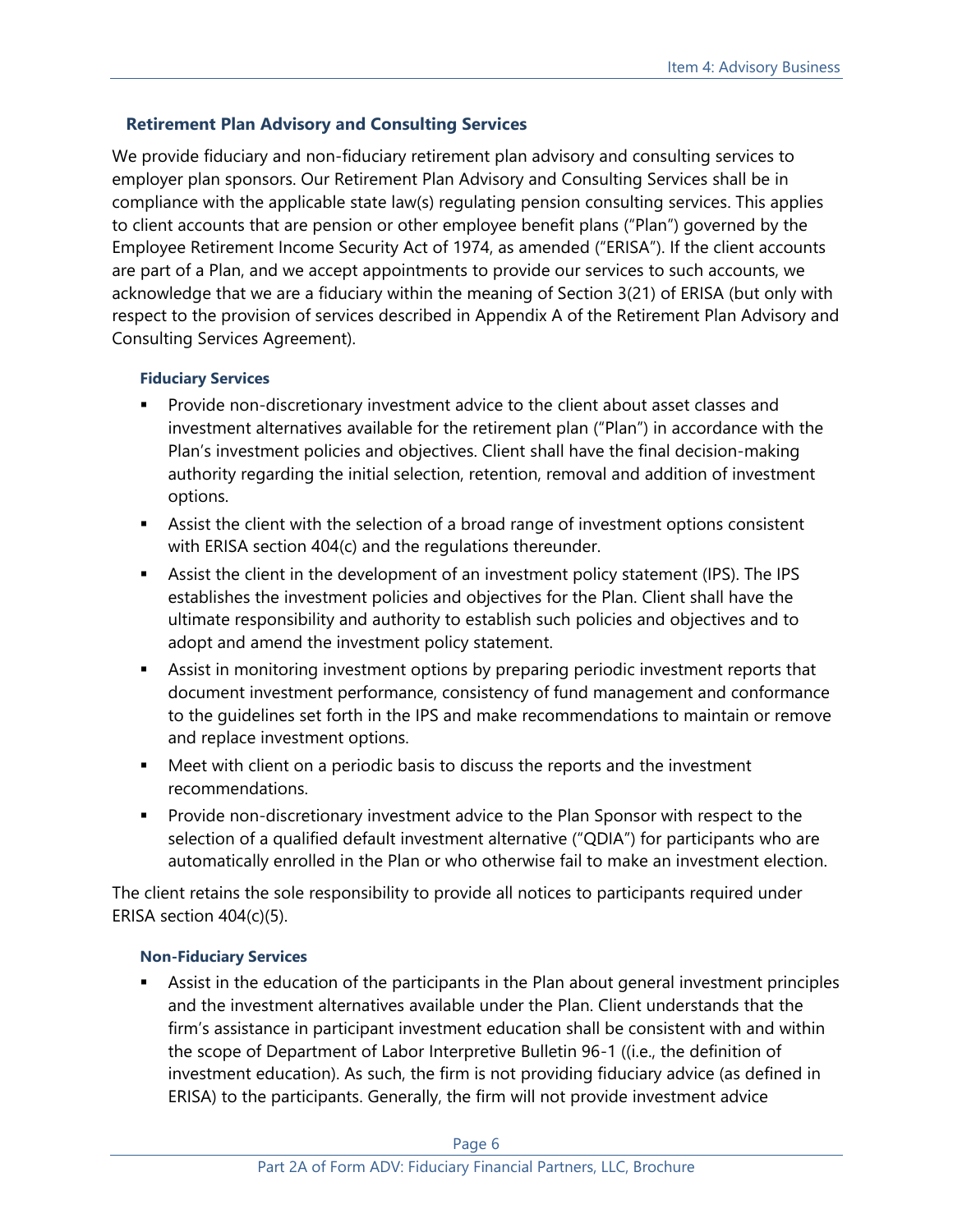concerning the prudence of any investment option or combination of investment options for a particular participant or beneficiary under the Plan unless the Participant provides investment and general client profile information and acknowledges in writing receipt of the firm's disclosure documents.

- **EXEL Assist in the group enrollment meetings designed to increase retirement plan** participation among employees and investment and financial understanding by the employees.
- Assist in the selection of a plan provider based on research and analysis of vendors, including an evaluation of administrative, recordkeeping, compliance, and employee communications services, administrative and investment-related fees, and an investment overview that incorporates a very similar analysis to the investment due diligence process described above.
- **•** Prepare quarterly market reviews to help inform and educate client on the prevailing capital markets.
- **•** Provide detailed reviews that include an analysis of relevant design features, including; age and service eligibility requirements, vesting, employer contribution formulae; and other relevant design features.
- Facilitate plan conversions by generally overseeing process and providing sample letters and correspondence related to the plan conversion.
- Provide checklists, plan design analysis, and other analyses to address plan compliance and efficiency. Such review may include a list of action items and suggestions, based on plan dynamics and discussions with the Plan's fiduciaries.
- Respond to ongoing questions, concerns, and issues raised by the client that are related to the Plan. Such services include plan pricing and contract negotiation with current providers, recommendations of specific Plan enhancements, helping solve service, administrative, recordkeeping issues, and plan compliance assistance.

#### **Participant Account Management (Discretionary)**

We use a third-party platform (Pontera Order Management System) to facilitate management of held away assets such as defined contribution plan participant accounts, with discretion. The platform allows us to avoid being considered to have custody of client funds since we do not have direct access to client log-in credentials to affect trades. We are not affiliated with the platform in any way and receive no compensation from them for using their platform. A link will be provided to the client allowing them to connect an account(s) to the platform. Once client account(s) is connected to the platform, we will review the current account allocations. When deemed necessary, we will rebalance the account considering client investment goals and risk tolerance, and any change in allocations will consider current economic and market trends. The goal is to improve account performance over time, minimize loss during difficult markets, and manage internal fees that harm account performance. Client account(s) will be reviewed at least quarterly and allocation changes will be made as deemed necessary.

We may provide these services or, alternatively, may arrange for the Plan's other providers to offer these services, as agreed upon between our firm and the client.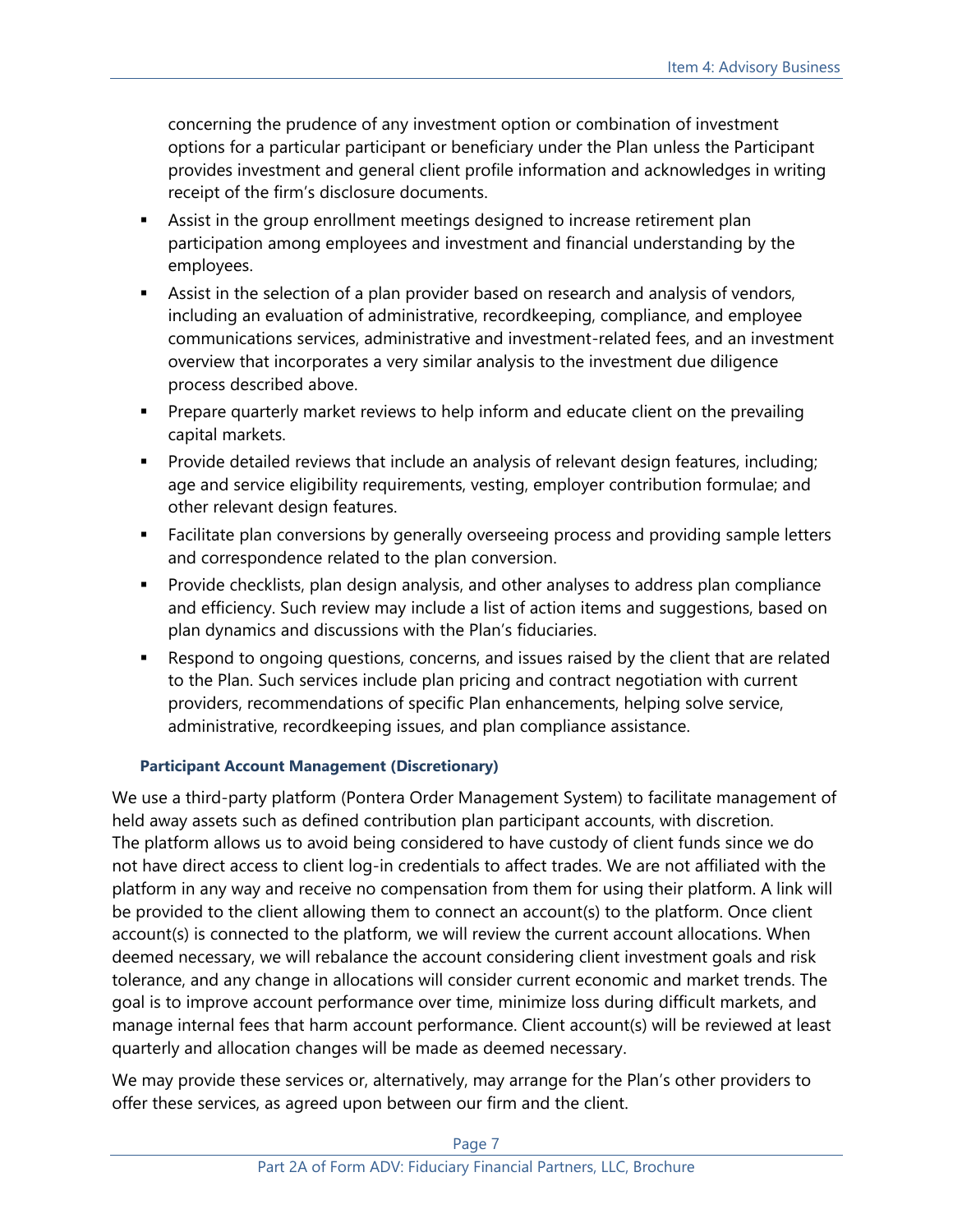# **C. Client-Tailored Services and Client-Imposed Restrictions**

We offer individualized investment advice to clients for our Comprehensive Wealth Management service. Additionally, we offer general investment advice to clients utilizing the following services offered by our firm: Financial Planning and Consulting and Retirement Plan Advisory and Consulting Services.

Each client's account will be managed on the basis of the client's financial situation and investment objectives and in accordance with any reasonable restrictions imposed by the client on the management of the account—for example, restricting the type or amount of security to be purchased in the portfolio.

# **D. Wrap Fee Programs**

We do not participate in wrap fee programs, where brokerage commissions and transaction costs are included in the asset-based fee charged to the client.

## **E. Client Assets Under Management**

As of December 31, 2021, our firm managed \$163,781,981 of discretionary assets and \$11,448,602 of non-discretionary assets. Additionally, assets under advisement for retirement plan accounts amount to \$192,844,107.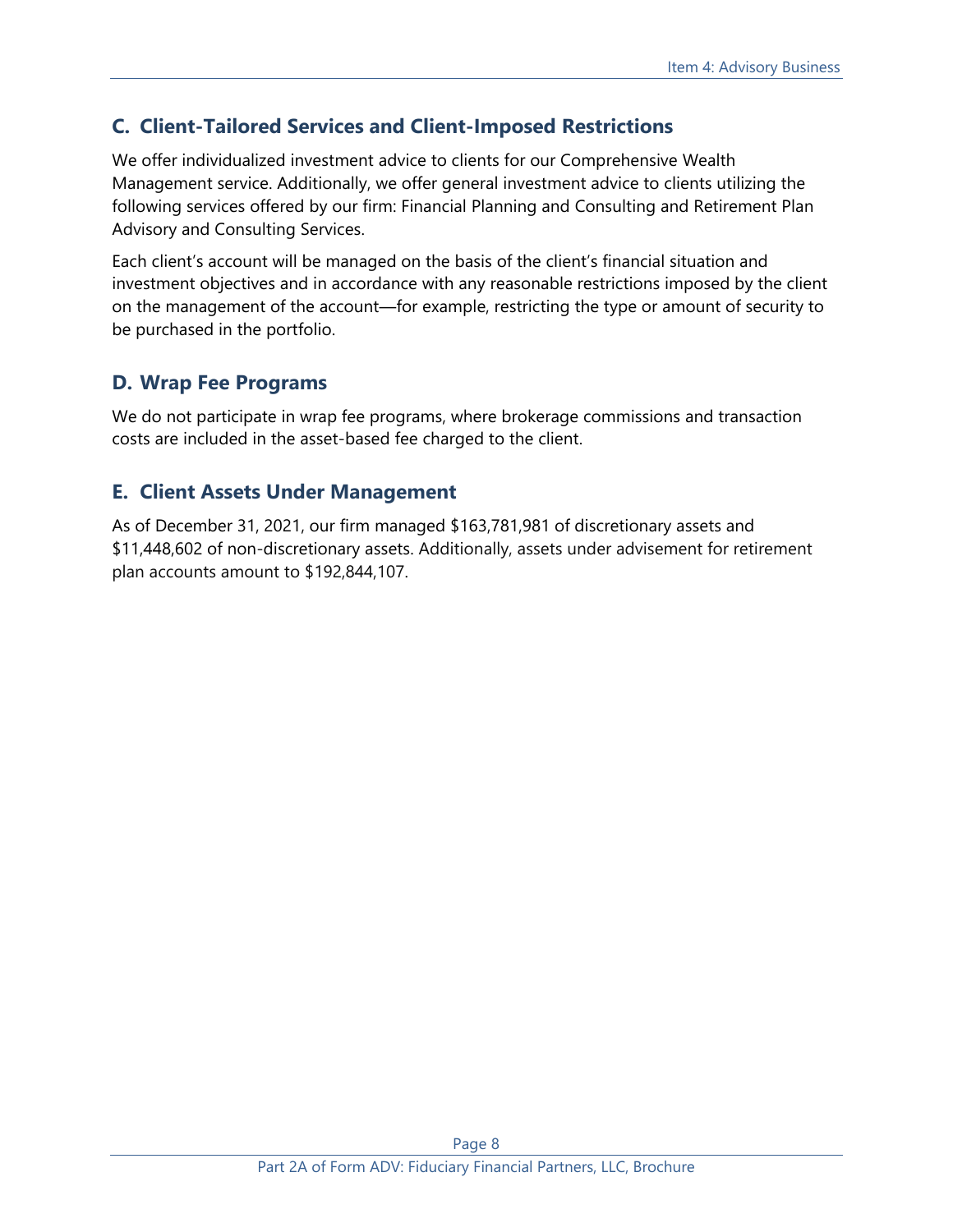# <span id="page-8-0"></span>**Item 5: Fees and Compensation**

### **A. Methods of Compensation and Fee Schedule**

#### **Comprehensive Wealth Management Services**

The annual fee for comprehensive wealth management services will be charged as a percentage of assets under management according to the following fee schedule, which represents the firm's maximum fees for individual services. All fees are negotiable.

| <b>Assets under Management</b> | <b>Annual Fee Rate</b> |
|--------------------------------|------------------------|
| Initial \$1,000,000            | 1.00%                  |
| Next \$1,000,000               | 0.85%                  |
| Next \$3,000,000               | 0.75%                  |
| Next \$2,500,000               | 0.50%                  |
| Next \$2,500,000               | 0.35%                  |
| All Assets over \$10,000,000   | 0.25%                  |

Asset-based fees are always subject to the investment advisory agreement between the client and our firm. Such fees are payable monthly in arrears and are calculated by multiplying the fee rate by the average daily balance of the account on each business day of the prior month.

We require a minimum client fee of \$7,500 annually.

#### **Financial Planning and Consulting Services**

Financial planning fees will be billed at the rate of \$300 per hour or a fixed fee mutually agreed upon by the client and the firm. For fixed fee arrangements, we will provide the prospective client with an estimate of the fixed charges prior to finalizing the financial planning agreement.

#### **Retirement Plan Advisory and Consulting Services**

Specific fee arrangements may vary from other clients' fee arrangements for similar services. Our fees for Retirement Plan Advisory and Consulting Services can involve (1) an annual asset-based fee, (2) an annual flat/fixed fee, or (3) a combination of both. In general, we require a minimum flat fee of \$5,000.

Asset-based fees shall be based on the fair market value of the Plan assets on the last day of the calendar month. The annual fee for Plan Services shall be calculated as follows:

| <b>Plan Size</b> | <b>Annual Fee Rate</b> |
|------------------|------------------------|
| First \$500,000  | 1.00%                  |
| Next \$500,000   | 0.35%                  |
| Next \$1,000,000 | 0.30%                  |
| Next \$2,000,000 | 0.25%                  |
| Next \$2,000,000 | 0.20%                  |

Page 9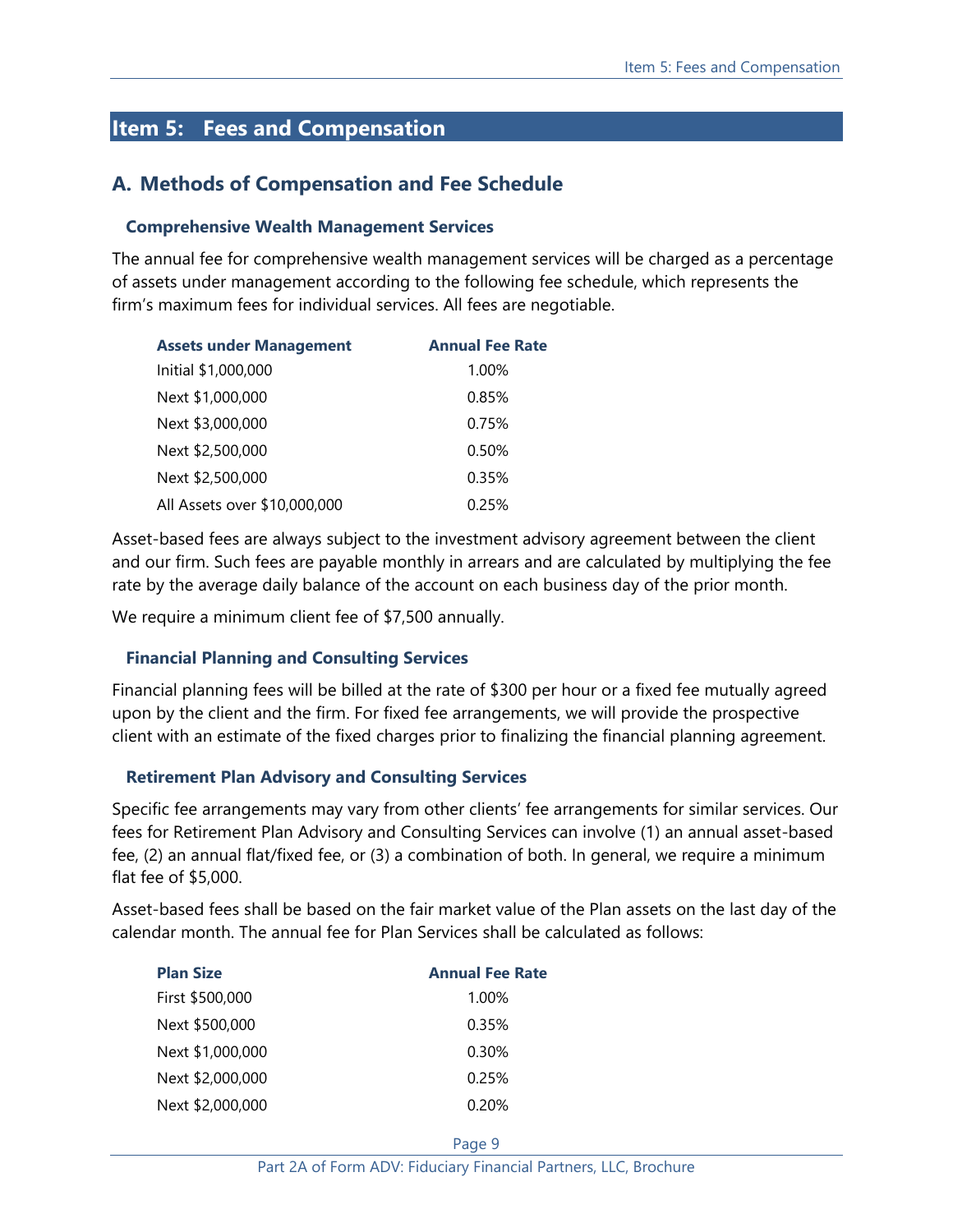| Next \$4,000,000  | 0.15% |
|-------------------|-------|
| Next \$5,000,000  | 0.10% |
| Over \$15,000,000 | 0.05% |

Fees will be paid monthly in arrears by the client directly, paid out of Plan assets, or paid by the Plan's investment Recordkeeper as a fee offset pursuant to client's instructions. Alternatively, fees may be paid quarterly in arrears. The initial fee will be the amount, prorated for the number of days remaining in the initial fee period from the effective date of the agreement until the last business day of the initial fee period.

# **B. Client Payment of Fees**

#### **Comprehensive Wealth Management Services**

We do not require the prepayment of fees. Clients are required to authorize the direct debit of fees from their accounts. Exceptions may be granted subject to the firm's consent for clients to be billed directly for our fees. For directly debited fees, the custodian's periodic statements will show each fee deduction from the account. Clients may withdraw this authorization for direct billing of these fees at any time by notifying us or their custodian in writing.

We will deduct advisory fees directly from the client's account provided that (i) the client provides written authorization to the qualified custodian, and (ii) the qualified custodian sends the client a statement, at least quarterly, indicating all amounts disbursed from the account. The client is responsible for verifying the accuracy of the fee calculation, as the client's custodian will not verify the calculation.

The agreement may be terminated at any time by the client, or by the firm with 30 days' prior written notice to the client. Upon termination any earned, unpaid fees will be immediately due and payable.

## **Financial Planning and Consulting Services**

We require a retainer of fifty percent (50 %) of the estimated total financial planning or consulting fee, with the remainder of the fee directly billed to the client and due to us within 30 days of the financial plan being delivered or consultation rendered to the client. For prepaid fees in excess of \$1,200, services will be completed within six months of the date fees are received.

Either party may terminate the agreement at any time by providing written notice. For purposes of calculating refunds, all work performed by us up to the point of termination shall be calculated at our hourly fee of \$300. The client will receive a pro-rata refund of unearned fees based on the time and effort expended by the firm.

## **Retirement Plan Advisory and Consulting Services**

If client elects to have fees deducted from Plan assets, client grants the firm the authority to have fees that are chargeable to the Plan automatically deducted from the Plan's accounts held by the recordkeeper (or other custodian of Plan assets, herein also referred to as the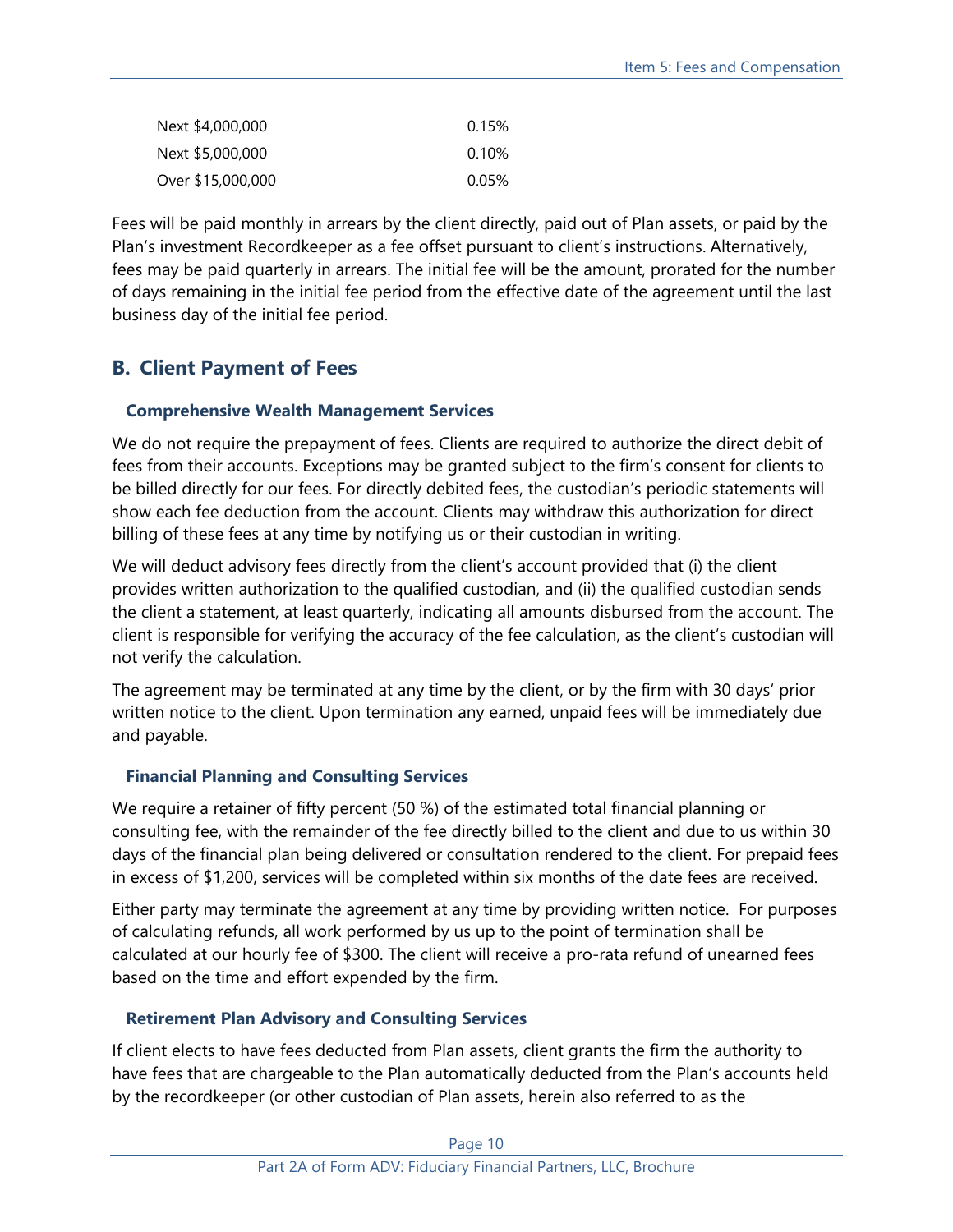"recordkeeper") and paid directly to the firm upon recordkeeper's receipt of the billing notice. A quarterly statement setting forth the fees deducted from the Plan (as well as identifying the amount of funds and of each security in the account at the end of the period and setting forth all transactions in the account during that period) shall be provided to the Plan by the recordkeeper. The specifics of any arrangement will be set forth in the Retirement Plan Advisory and Consulting Services Agreement.

Either party may terminate the agreement upon 30 days' prior written notice to the other party. If the agreement is terminated prior to the end of a fee period, the firm shall be entitled to a fee, prorated for the number of days in the fee period prior to the effective date of termination, based upon the Plan assets on the effective date of termination.

# **C. Additional Client Fees Charged**

All fees paid for investment advisory services are separate and distinct from the fees and expenses charged by exchange-traded funds, mutual funds, separate account managers, private placement, pooled investment vehicles, broker-dealers, and custodians retained by clients. Such fees and expenses are described in each exchange-traded fund and mutual fund's prospectus, each separate account manager's Form ADV and Brochure and Brochure Supplement or similar disclosure statement, each private placement or pooled investment vehicle's confidential offering memoranda, and by any broker-dealer or custodian retained by the client. Clients are advised to read these materials carefully before investing. If a mutual fund also imposes sales charges, a client may pay an initial or deferred sales charge as further described in the mutual fund's prospectus. A client using our firm may be precluded from using certain mutual funds or separate account managers because they may not be offered by the client's custodian.

Please refer to the Brokerage Practices section (Item 12) for additional information regarding the firm's brokerage practices.

## **D. External Compensation for the Sale of Securities to Clients**

Our firm's advisory professionals are compensated primarily through a salary and bonus structure. Advisory professionals may be paid sales, service or administrative fees for the sale of mutual funds or other investment products. Advisory professionals may receive commissionbased compensation for the sale of securities and insurance products. Investment adviser representatives, in their capacity as a Purshe Kaplan Sterling Investments, Inc. ("PKS") registered representative, are prohibited from earning an advisory fee on the securities value transferred from an advisory client's PKS brokerage account unless commissions earned on such securities transactions occurred at least a 12–18 months prior to the transfer. Please see Item 10.C. for detailed information and conflicts of interest.

## **E. Important Disclosure – Custodian Investment Programs**

Please be advised that certain of the firm's investment adviser representatives are registered with a broker-dealer and/or the firm is a broker-dealer or affiliated with a broker-dealer. Under these arrangements, we can access certain investment programs offered through the broker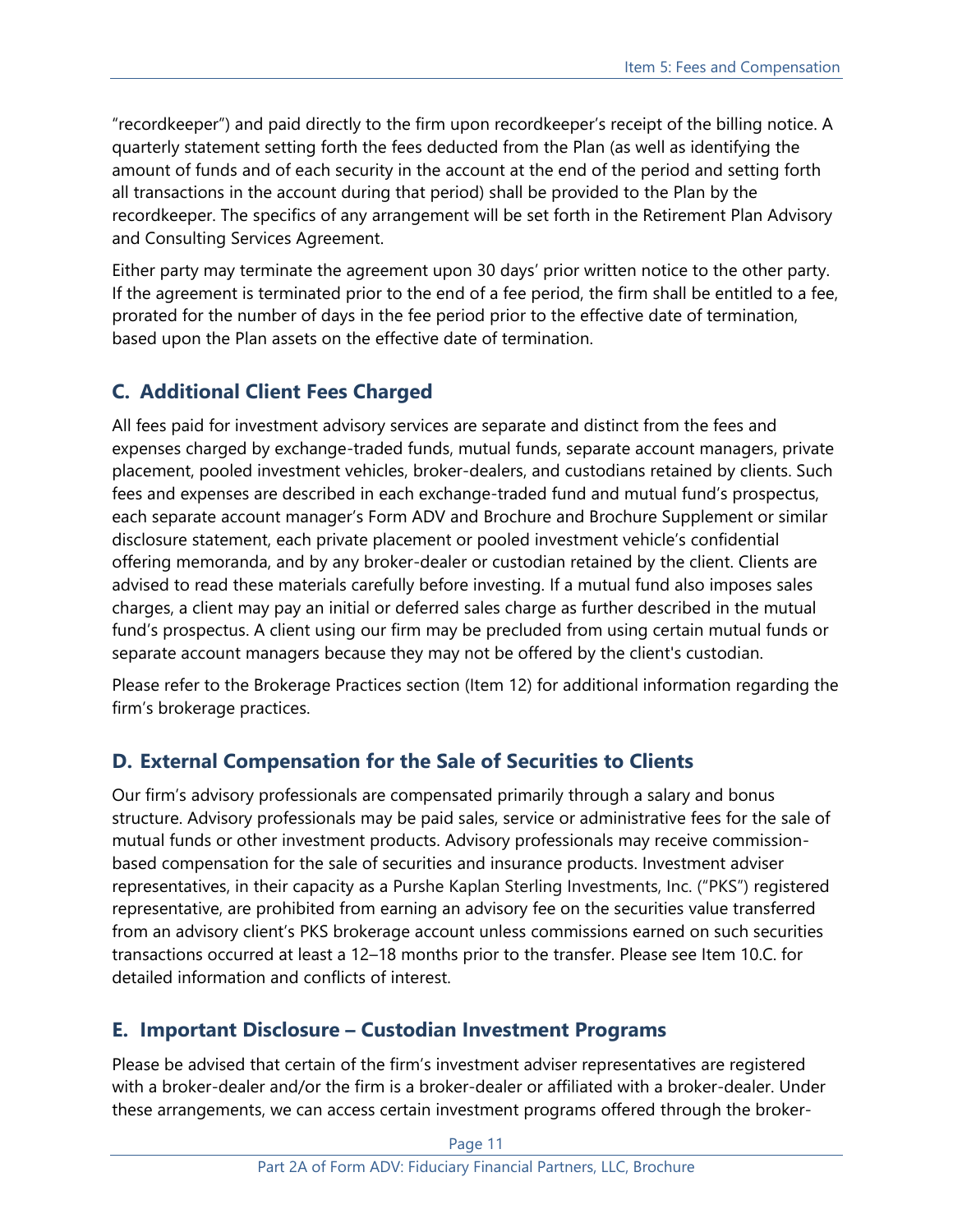dealer that offer certain compensation and fee structures that create conflicts of interest of which clients need to be aware. As such, the investment adviser representative and/or the firm may have an economic incentive to recommend the purchase of 12b-1 or revenue share class mutual funds offered through the broker-dealer platform rather than from the investment adviser platform.

Please be advised that the firm utilizes certain custodians/broker-dealers. Under these arrangements we can access certain investment programs offered through such custodian(s) that offer certain compensation and fee structures that create conflicts of interest of which clients need to be aware. Please note the following:

*Limitation on Mutual Fund Universe for Custodian Investment Programs:* Please note that as a matter of policy we prohibit the receipt of revenue share fees from any mutual funds utilized for our advisory clients' portfolios. There are certain programs in which we participate where a client's investment options may be limited in certain of these programs to those mutual funds and/or mutual fund share classes that pay 12b-1 fees and other revenue sharing fee payments, and the client should be aware that the firm is not selecting from among all mutual funds available in the marketplace when recommending mutual funds to the client.

*Conflict Between Revenue Share Class (12b-1) and Non-Revenue Share Class Mutual Funds:* Revenue share class/12b-1 fees are deducted from the net asset value of the mutual fund and generally, all things being equal, cause the fund to earn lower rates of return than those mutual funds that do not pay revenue sharing fees. The client is under no obligation to utilize such programs or mutual funds. Although many factors will influence the type of fund to be used, the client should discuss with their investment adviser representative whether a share class from a comparable mutual fund with a more favorable return to investors is available that does not include the payment of any 12b-1 or revenue sharing fees given the client's individual needs and priorities and anticipated transaction costs. In addition, the receipt of such fees can create conflicts of interest in instances (i) where our adviser representative is also licensed as a registered representative of a broker-dealer and receives a portion of 12b-1 and or revenue sharing fees as compensation – such compensation creates an incentive for the investment adviser representative to use programs which utilize funds that pay such additional compensation; and (ii) where the custodian receives the entirety of the 12b-1 and/or revenue sharing fees and takes the receipt of such fees into consideration in terms of benefits it may elect to provide to the firm, even though such benefits may or may not benefit some or all of the firm clients.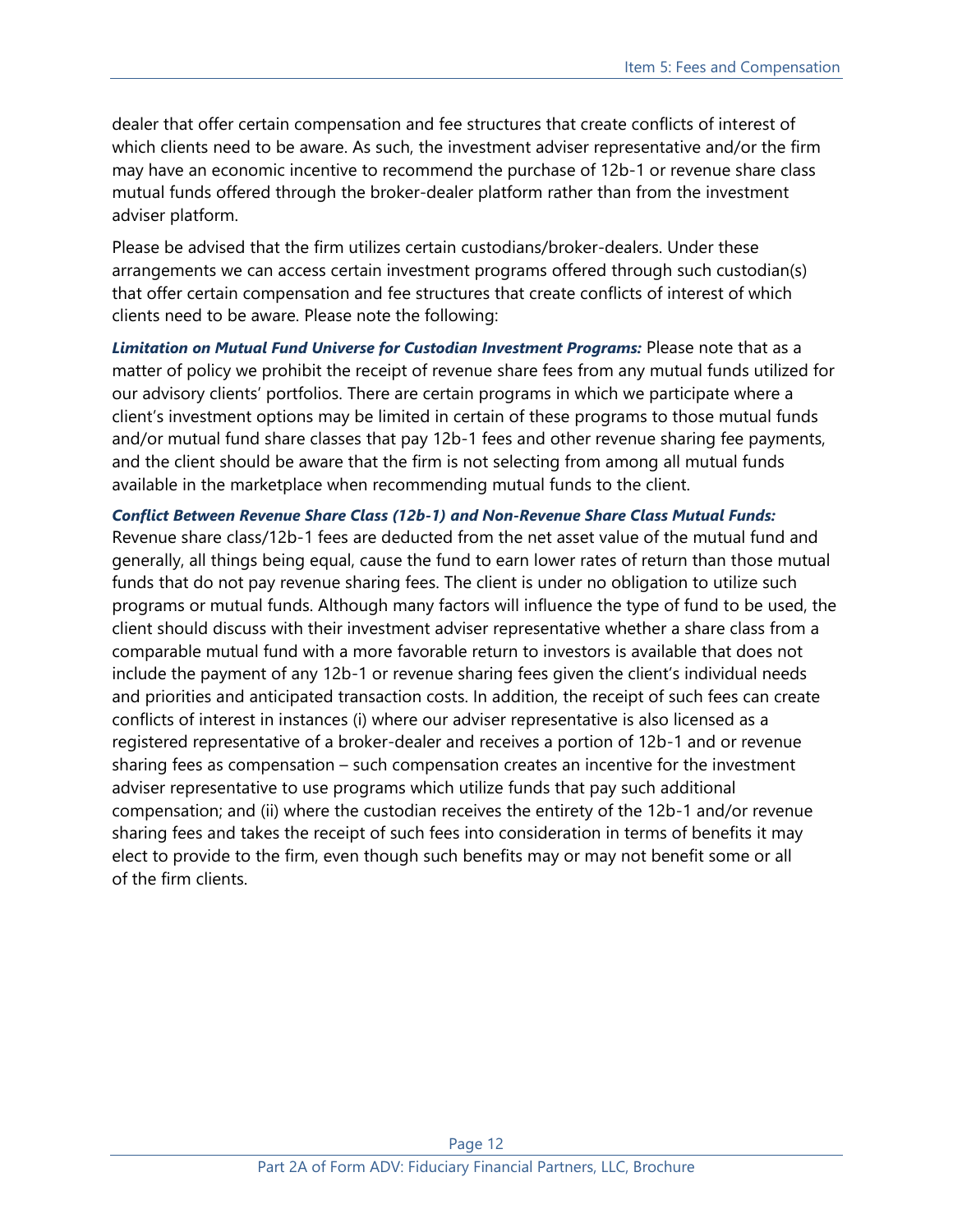# <span id="page-12-0"></span>**Item 6: Performance-Based Fees and Side-by-Side Management**

The firm does not charge performance-based fees and therefore has no economic incentive to manage clients' portfolios in any way other than what is in their best interests.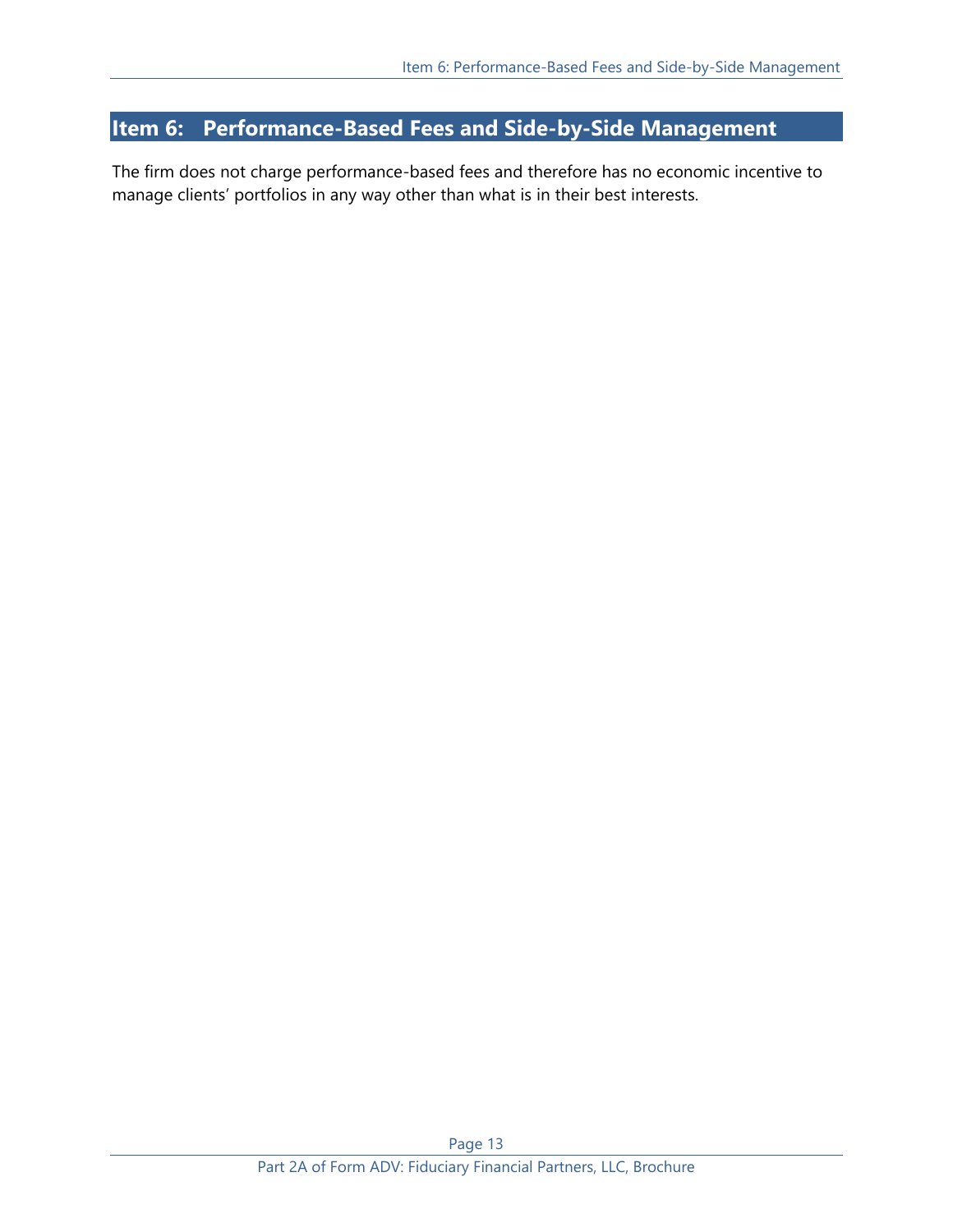# <span id="page-13-0"></span>**Item 7: Types of Clients**

We have the following types of clients:

- **■** Individuals and High Net Worth Individuals
- Pension and Profit Sharing Plans

In general, we require a minimum client fee of \$7,500 annually. For portfolio values less than \$750,000, clients may be able to obtain comparable services at a lower cost elsewhere. For Retirement Plan Advisory and Consulting Services, we require a minimum flat fee of \$5,000.

The firm, at its sole discretion, may waive the minimum requirements.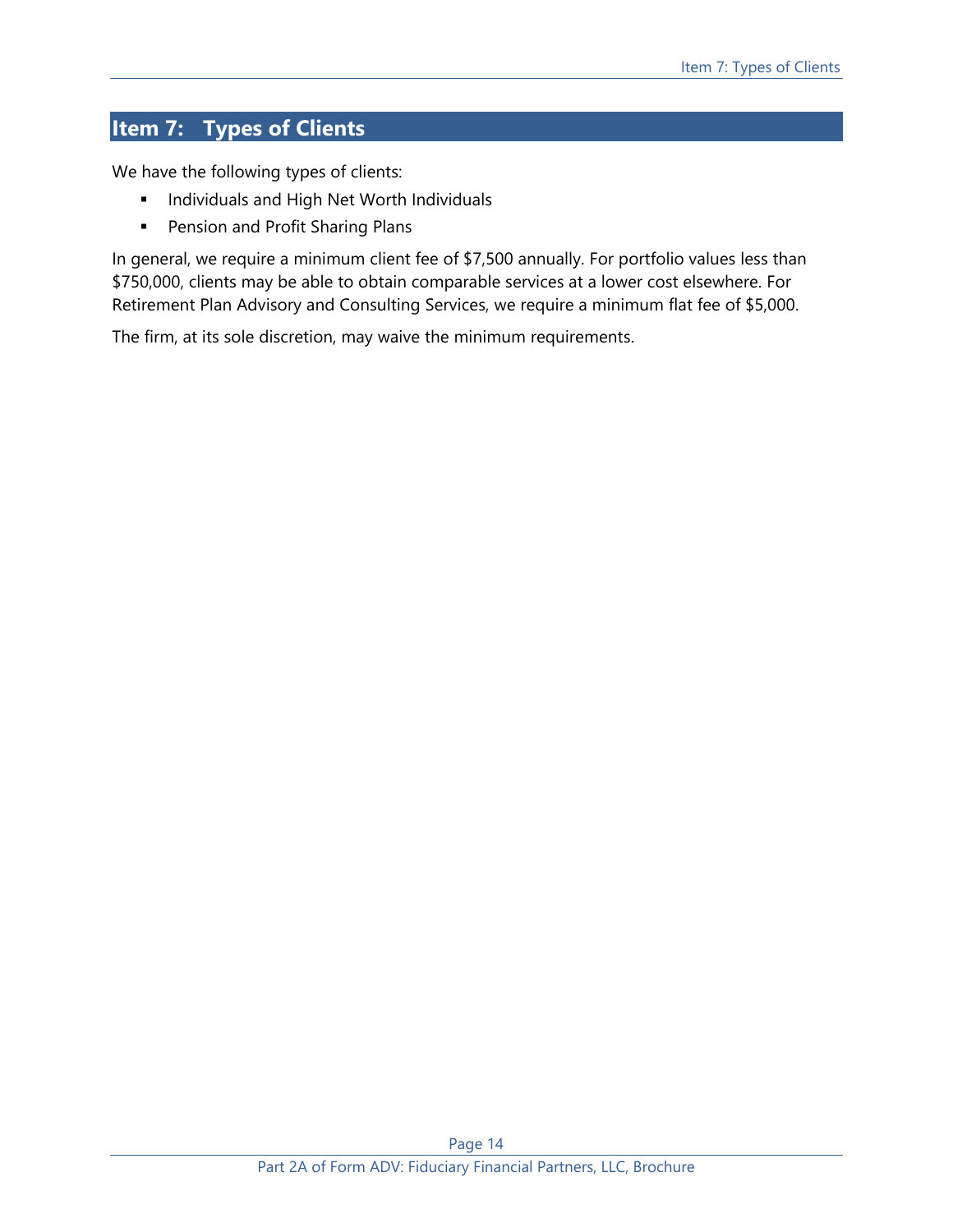# <span id="page-14-0"></span>**Item 8: Methods of Analysis, Investment Strategies, and Risk of Loss**

## **A. Methods of Analysis and Investment Strategies**

**Investing in securities involves a risk of loss that you, as a client, should be prepared to bear. There is no guarantee that any specific investment or strategy will be profitable for a particular client.**

#### **Methods of Analysis**

The firm uses a variety of sources of data to conduct its economic, investment and market analysis, which may include economic and market research materials prepared by others, conference calls hosted by individual companies or mutual funds, corporate rating services, annual reports, prospectuses, and company press releases, and financial newspapers and magazines. It is important to keep in mind that there is no specific approach to investing that guarantees success or positive returns; investing in securities involves risk of loss that clients should be prepared to bear.

The firm and its investment adviser representatives are responsible for identifying and implementing the methods of analysis used in formulating investment recommendations to clients. The methods of analysis may include quantitative methods for optimizing client portfolios, computer-based risk/return analysis, technical analysis, and statistical and/or computer models utilizing long-term economic criteria.

- Fundamental analysis is a method of evaluating the intrinsic value of an asset and analyzing the factors that could influence its price in the future. This form of analysis is based on external events and influences, as well as financial statements and industry trends.
- Factor investing is an investment approach that involves targeting specific drivers of return across asset classes. There are two main types of factors: macroeconomic and style.
- **•** Optimization involves the use of mathematical algorithms to determine the appropriate mix of assets given the firm's current capital market rate assessment and a particular client's risk tolerance.
- Quantitative methods include analysis of historical data such as price and volume statistics, performance data, standard deviation and related risk metrics, how the security performs relative to the overall stock market, earnings data, price to earnings ratios, and related data.
- Computer models may be used to derive the future value of a security based on assumptions of various data categories such as earnings, cash flow, profit margins, sales, and a variety of other company specific metrics.

In addition, the firm reviews research material prepared by others, as well as corporate filings, corporate rating services, and a variety of financial publications. The firm may employ outside vendors or utilize third-party software to assist in formulating investment recommendations to clients.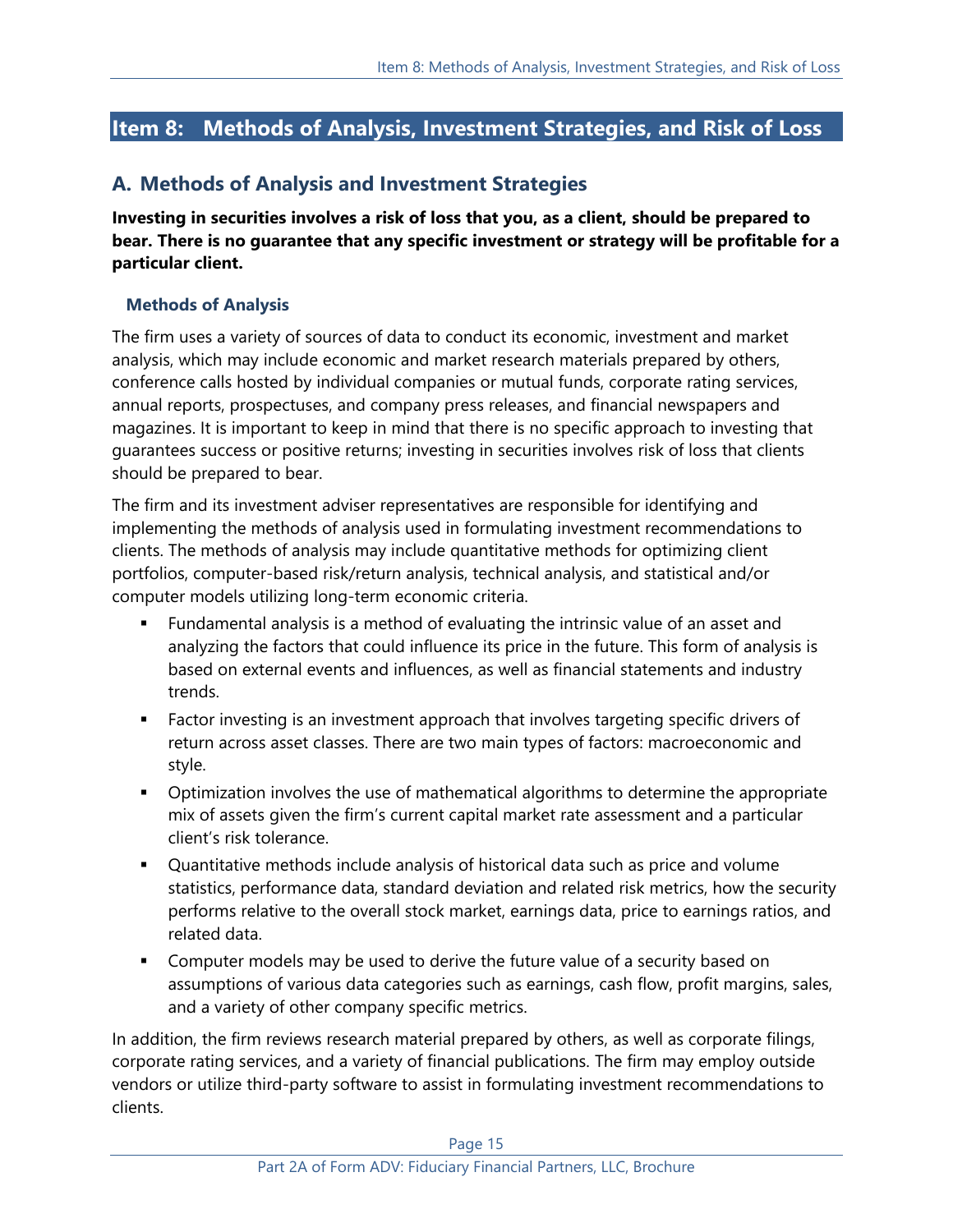### **Mutual Funds and Exchange-Traded Funds, Individual Securities**

The firm may recommend "institutional share class" mutual funds and individual securities (including fixed income instruments). A description of the criteria to be used in formulating an investment recommendation for mutual funds, ETFs, and individual securities (including fixedincome securities) is set forth below.

The firm has formed relationships with third-party vendors that

- provide a technological platform for separate account management
- **·** prepare performance reports
- perform or distribute research of individual securities
- perform billing and certain other administrative tasks

The firm may utilize additional independent third parties to assist it in recommending and monitoring individual securities and mutual funds to clients as appropriate under the circumstances.

The firm reviews certain quantitative and qualitative criteria related to mutual funds and to formulate investment recommendations to its clients. Quantitative criteria may include

- the performance history of a mutual fund evaluated against that of its peers and other benchmarks
- an analysis of risk-adjusted returns
- an analysis of the contribution to the investment return (e.g., manager's alpha), standard deviation of returns over specific time periods, sector and style analysis
- the fund's fee structure
- the relevant portfolio manager's tenure

Qualitative criteria used in selecting/recommending mutual funds include the investment objectives and/or management style and philosophy of a mutual fund; a mutual fund's consistency of investment style; and employee turnover and efficiency and capacity.

Quantitative and qualitative criteria related to mutual funds are reviewed by the firm on a quarterly basis or such other interval as appropriate under the circumstances. In addition, mutual funds are reviewed to determine the extent to which their investments reflect efforts to time the market, or evidence style drift such that their portfolios no longer accurately reflect the particular asset category attributed to the mutual fund by the firm (both of which are negative factors in implementing an asset allocation structure).

The firm may negotiate reduced account minimum balances and reduced fees under various circumstances (e.g., for clients with minimum level of assets committed for specific periods of time, etc.). There can be no assurance that clients will receive any reduced account minimum balances or fees, or that all clients, even if apparently similarly situated, will receive any reduced account minimum balances or fees available to some other clients. Also, account minimum balances and fees may significantly differ between clients. Each client's individual needs and circumstances will determine portfolio weighting, which can have an impact on fees given the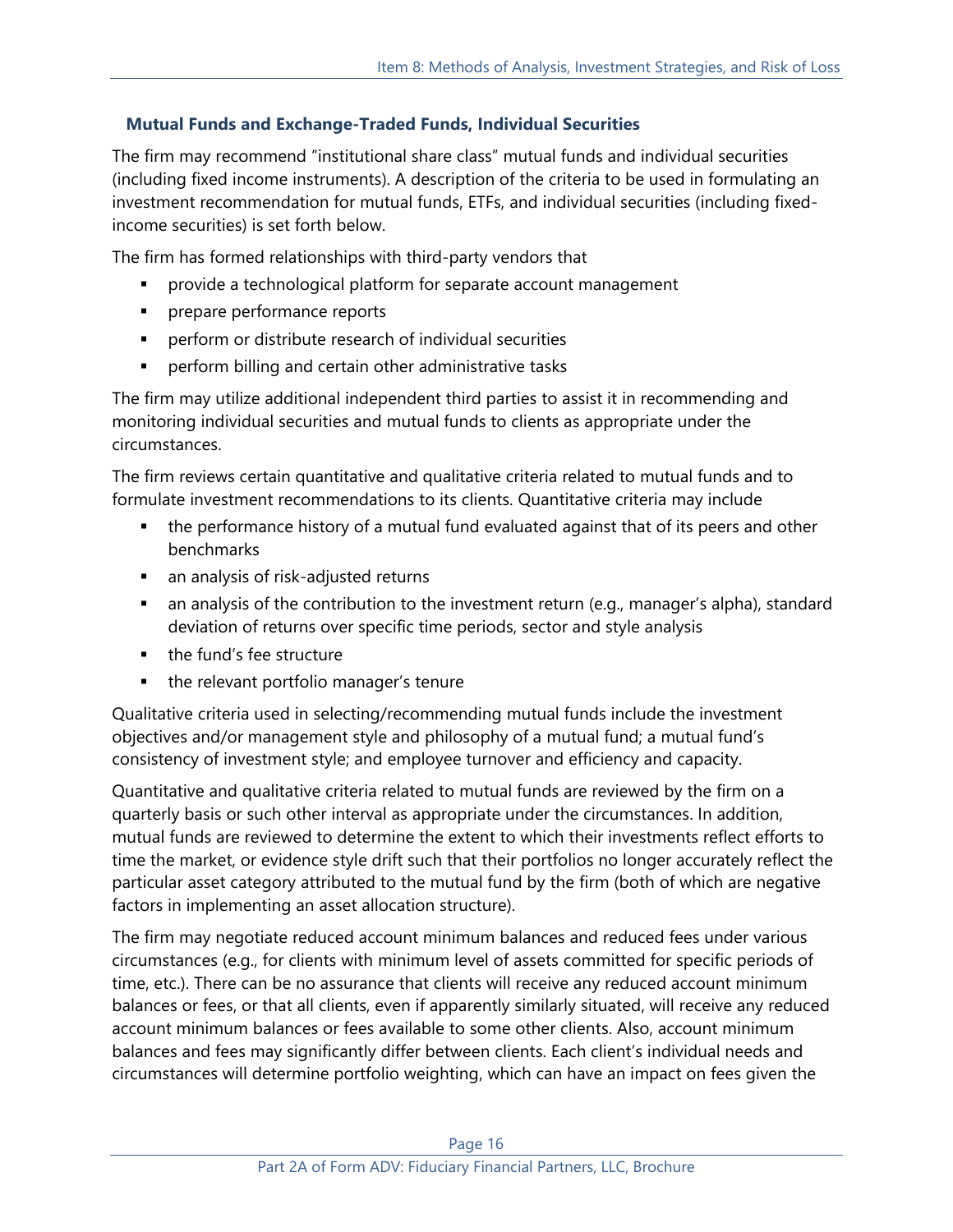funds utilized. The firm will endeavor to obtain equal treatment for its clients with funds, but cannot assure equal treatment.

The firm will regularly review the activities of mutual funds utilized for the client. Clients that invest in mutual funds should first review and understand the disclosure documents of those mutual funds, which contain information relevant to such retention or investment, including information on the methodology used to analyze securities, investment strategies, fees, and conflicts of interest.

### **Material Risks of Investment Instruments**

The firm generally invests in the following types of securities:

- **Equity securities**
- Mutual fund securities
- Exchange-traded funds
- **EXECU income securities**
- Corporate debt obligations
- Variable annuities

#### **Equity Securities**

Investing in individual companies involves inherent risk. The major risks relate to the company's capitalization, quality of the company's management, quality and cost of the company's services, the company's ability to manage costs, efficiencies in the manufacturing or service delivery process, management of litigation risk, and the company's ability to create shareholder value (i.e., increase the value of the company's stock price). Foreign securities, in addition to the general risks of equity securities, have geopolitical risk, financial transparency risk, currency risk, regulatory risk and liquidity risk.

#### **Mutual Fund Securities**

Investing in mutual funds carries inherent risk. The major risks of investing in a mutual fund include the quality and experience of the portfolio management team and its ability to create fund value by investing in securities that have positive growth, the amount of individual company diversification, the type and amount of industry diversification, and the type and amount of sector diversification within specific industries. In addition, mutual funds tend to be tax inefficient and therefore investors may pay capital gains taxes on fund investments while not having yet sold the fund.

## **Exchange-Traded Funds ("ETFs")**

ETFs are investment companies whose shares are bought and sold on a securities exchange. An ETF holds a portfolio of securities designed to track a particular market segment or index. Some examples of ETFs are SPDRs®, streetTRACKS®, DIAMONDSSM, NASDAQ 100 Index Tracking Stock<sup>SM</sup> ("QQQs <sup>SM</sup>") iShares<sup>®</sup> and VIPERs<sup>®</sup>. ETFs have embedded expenses that the client indirectly bears.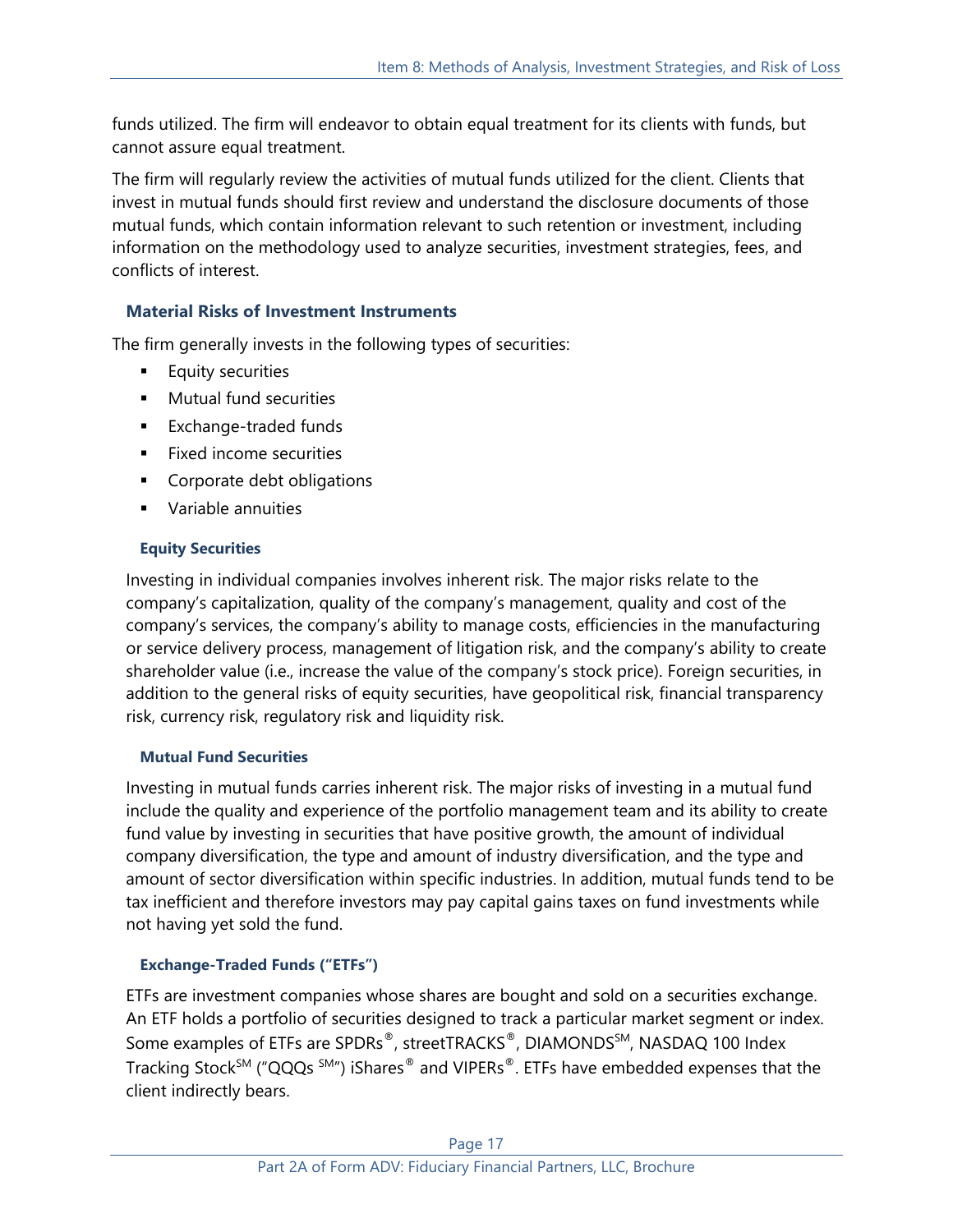Investing in ETFs involves risk. Specifically, ETFs, depending on the underlying portfolio and its size, can have wide price (bid and ask) spreads, thus diluting or negating any upward price movement of the ETF or enhancing any downward price movement. Also, ETFs require more frequent portfolio reporting by regulators and are thereby more susceptible to actions by hedge funds that could have a negative impact on the price of the ETF. Certain ETFs may employ leverage, which creates additional volatility and price risk depending on the amount of leverage utilized, the collateral and the liquidity of the supporting collateral.

Further, the use of leverage (i.e., employing the use of margin) generally results in additional interest costs to the ETF. Certain ETFs are highly leveraged and therefore have additional volatility and liquidity risk. Volatility and liquidity can severely and negatively impact the price of the ETF's underlying portfolio securities, thereby causing significant price fluctuations of the ETF.

#### **Fixed Income Securities**

Fixed income securities carry additional risks than those of equity securities described above. These risks include the company's ability to retire its debt at maturity, the current interest rate environment, the coupon interest rate promised to bondholders, legal constraints, jurisdictional risk (U.S or foreign) and currency risk. If bonds have maturities of ten years or greater, they will likely have greater price swings when interest rates move up or down. The shorter the maturity the less volatile the price swings. Foreign bonds have liquidity and currency risk.

#### **Corporate Debt Obligations**

Corporate debt obligations include corporate bonds, debentures, notes, commercial paper and other similar corporate debt instruments. Companies use these instruments to borrow money from investors. The issuer pays the investor a fixed or variable rate of interest and must repay the amount borrowed at maturity. Commercial paper (short-term unsecured promissory notes) is issued by companies to finance their current obligations and normally has a maturity of less than nine months. In addition, the firm may also invest in corporate debt securities registered and sold in the United States by foreign issuers (Yankee bonds) and those sold outside the U.S. by foreign or U.S. issuers (Eurobonds).

#### **Variable Annuities**

Variable Annuities are long-term financial products designed for retirement purposes. In essence, annuities are contractual agreements in which payment(s) are made to an insurance company, which agrees to pay out an income or a lump sum amount at a later date. There are contract limitations and fees and charges associated with annuities, administrative fees, and charges for optional benefits. They also may carry early withdrawal penalties and surrender charges, and carry additional risks such as the insurance carrier's ability to pay claims. Moreover, variable annuities carry investment risk similar to mutual funds. Investors should carefully review the terms of the variable annuity contract before investing.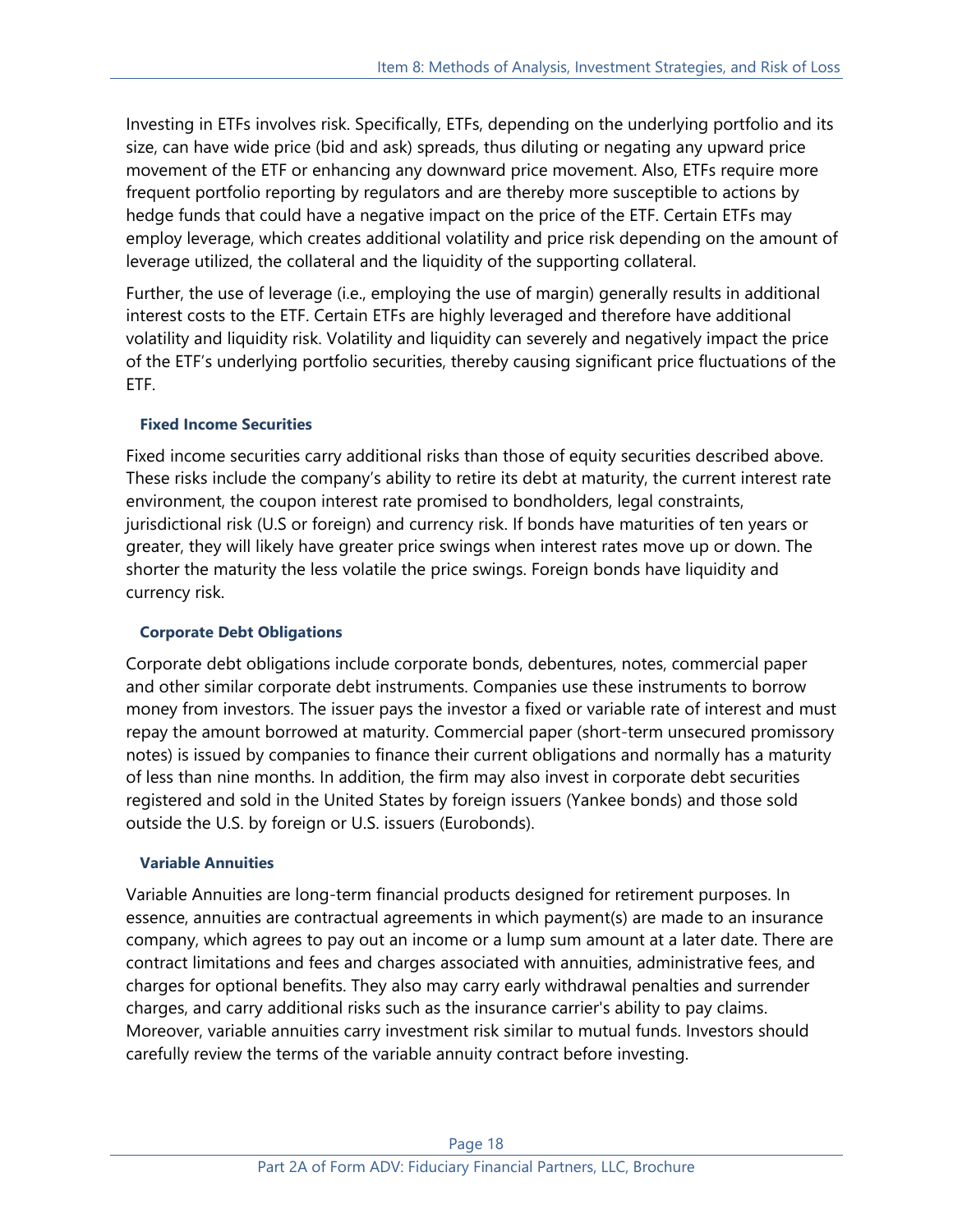# **B. Investment Strategy and Method of Analysis Material Risks**

Our investment strategy is custom-tailored to the client's goals, investment objectives, risk tolerance, and personal and financial circumstances.

### **Margin Leverage**

Although the firm, as a general business practice, does not utilize leverage, there may be instances in which the use of leverage may be appropriate for certain clients and situations or requested by the clients for personal use. In this regard please review the following:

The use of margin leverage enhances the overall risk of investment gain and loss to the client's investment portfolio. For example, investors are able to control \$2 of a security for \$1. So if the price of a security rises by \$1, the investor earns a 100% return on their investment. Conversely, if the security declines by \$.50, then the investor loses 50% of their investment.

The use of margin leverage entails borrowing, which results in additional interest costs to the investor.

Broker-dealers who carry customer accounts require a minimum equity requirement when clients utilize margin leverage. The minimum equity requirement is stated as a percentage of the value of the underlying collateral security with an absolute minimum dollar requirement. For example, if the price of a security declines in value to the point where the excess equity used to satisfy the minimum requirement dissipates, the broker-dealer will require the client to deposit additional collateral to the account in the form of cash or marketable securities. A deposit of securities to the account will require a larger deposit, as the security being deposited is included in the computation of the minimum equity requirement. In addition, when leverage is utilized and the client needs to withdraw cash, the client must sell a disproportionate amount of collateral securities to release enough cash to satisfy the withdrawal amount based upon similar reasoning as cited above.

Regulations concerning the use of margin leverage are established by the Federal Reserve Board and vary if the client's account is held at a broker-dealer versus a bank custodian. Broker-dealers and bank custodians may apply more stringent rules as they deem necessary.

## **Short-Term Trading**

Although the firm, as a general business practice, does not utilize short-term trading, there may be instances in which short-term trading may be necessary or an appropriate strategy. In this regard, please read the following:

There is an inherent risk for clients who trade frequently in that high-frequency trading creates substantial transaction costs that in the aggregate could negatively impact account performance.

## **Option Strategies**

Various option strategies give the holder the right to acquire or sell underlying securities at the contract strike price up until expiration of the option. Each contract is worth 100 shares of the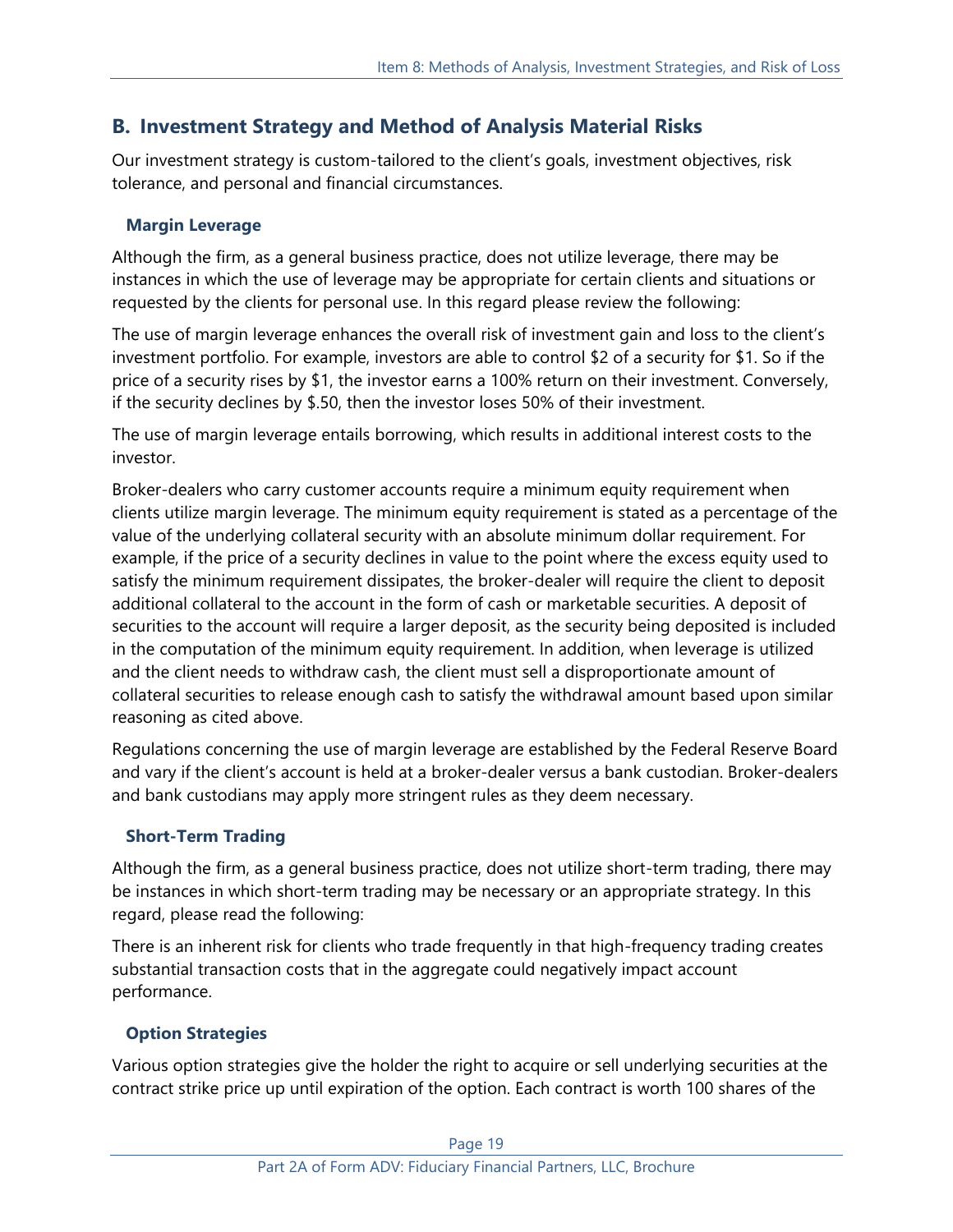underlying security. Options entail greater risk but allow an investor to have market exposure to a particular security or group of securities without the capital commitment required to purchase the underlying security or groups of securities. In addition, options allow investors to hedge security positions held in the portfolio. For detailed information on the use of options and option strategies, please contact the Options Clearing Corporation for the current Options Risk Disclosure Statement.

The firm as part of its investment strategy may employ the following option strategies:

- Covered call writing
- Long call options purchases
- Long put options purchases

### **Covered Call Writing**

Covered call writing is the sale of in-, at-, or out-of-the-money call option against a long security position held in the client portfolio. This type of transaction is used to generate income. It also serves to create downside protection in the event the security position declines in value. Income is received from the proceeds of the option sale. Such income may be reduced to the extent it is necessary to buy back the option position prior to its expiration. This strategy may involve a degree of trading velocity, transaction costs and significant losses if the underlying security has volatile price movement. Covered call strategies are generally suited for companies with little price volatility.

### **Long Call Option Purchases**

Long call option purchases allow the option holder to be exposed to the general market characteristics of a security without the outlay of capital necessary to own the security. Options are wasting assets and expire (usually within nine months of issuance), and as a result can expose the investor to significant loss.

#### **Long Put Option Purchases**

Long put option purchases allow the option holder to sell or "put" the underlying security at the contract strike price at a future date. If the price of the underlying security declines in value, the value of the long put option increases. In this way long puts are often used to hedge a long stock position. Options are wasting assets and expire (usually within nine months of issuance), and as a result can expose the investor to significant loss.

# **C. Concentration Risks**

There is an inherent risk for clients who have their investment portfolios heavily weighted in one security, one industry or industry sector, one geographic location, one investment manager, one type of investment instrument (equities versus fixed income). Clients who have diversified portfolios, as a general rule, incur less volatility and therefore less fluctuation in portfolio value than those who have concentrated holdings. Concentrated holdings may offer the potential for higher gain, but also offer the potential for significant loss.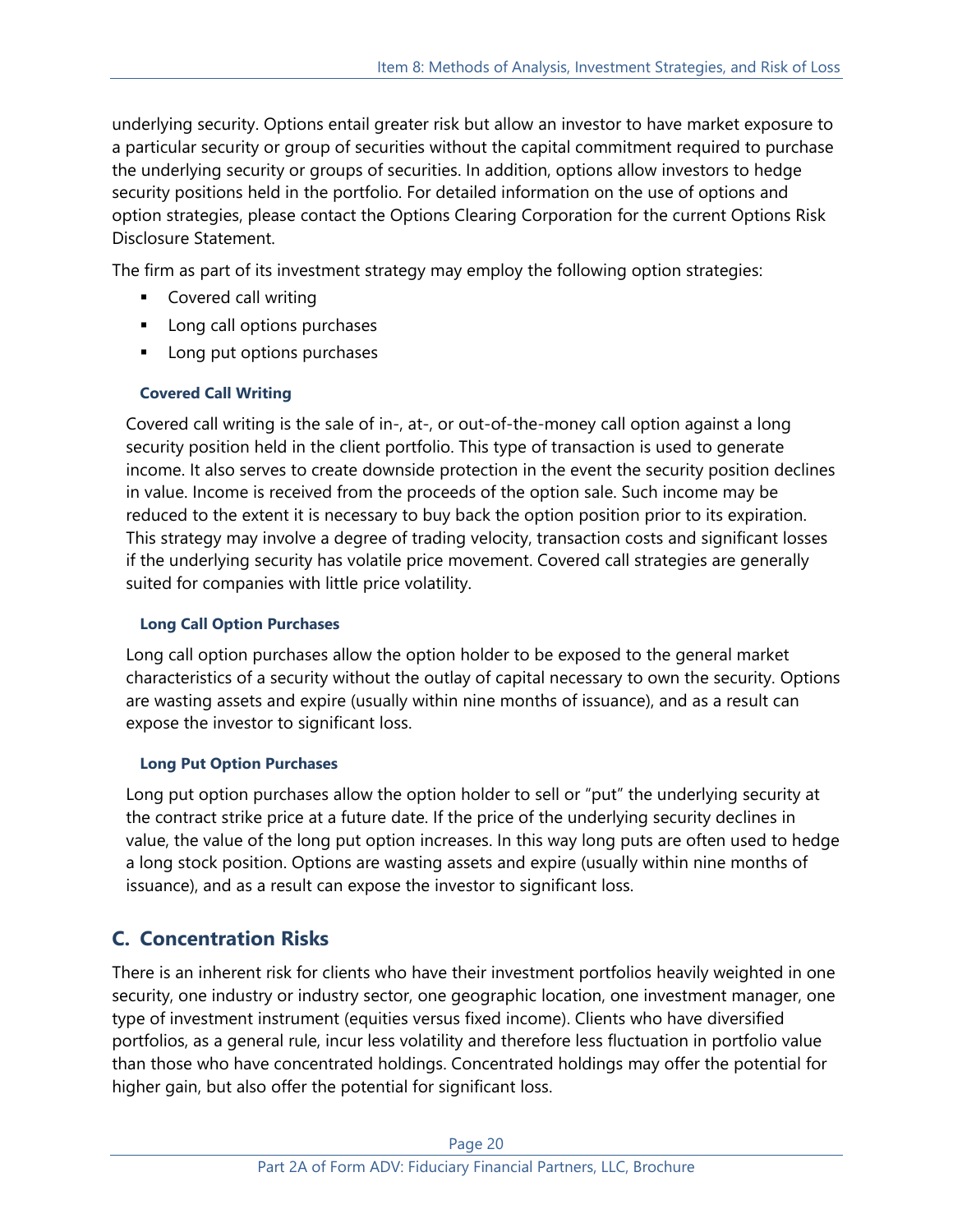# <span id="page-20-0"></span>**Item 9: Disciplinary Information**

## **A. Criminal or Civil Actions**

There is nothing to report on this item.

## **B. Administrative Enforcement Proceedings**

There is nothing to report on this item.

# **C. Self-Regulatory Organization Enforcement Proceedings**

There is nothing to report on this item.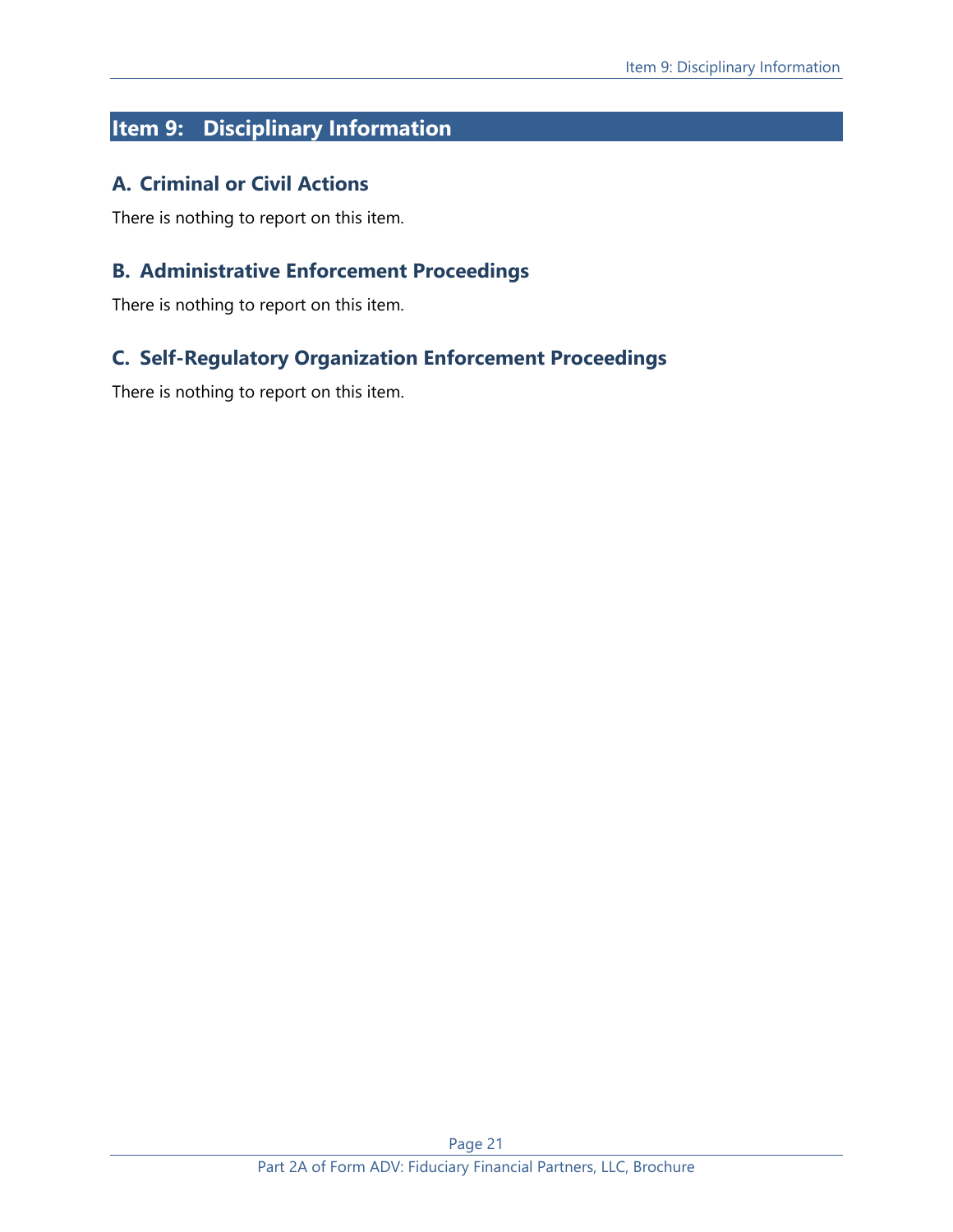# <span id="page-21-0"></span>**Item 10: Other Financial Industry Activities and Affiliations**

### **A. Broker-Dealer or Representative Registration**

Neither the firm nor its affiliates, employees, or independent contractors are registered brokerdealers and do not have an application to register pending.

John Hillman, investment adviser representative, is a registered representative of Purshe Kaplan Sterling Investments, Inc. ("PKS"), member FINRA/SIPC. Fiduciary Financial Partners, LLC is not affiliated with PKS.

## **B. Futures or Commodity Registration**

Neither the firm nor its affiliates are registered as a commodity firm, futures commission merchant, commodity pool operator or commodity trading advisor and do not have an application to register pending.

# **C. Material Relationships Maintained by this Advisory Business and Conflicts of Interest**

#### **Broker-Dealer Registration**

John Hillman, investment adviser representative, is a registered representative of PKS. Please be advised that the firm's professionals who effect transactions for advisory clients may receive transaction or commission compensation from PKS. The recommendation of securities transactions for commission creates a conflict of interest in that our firm is economically incented to effect securities transactions for clients. Although we strive to put our clients' interests first, such recommendations may be viewed as being in the best interests of our firm rather than in the client's best interest. Our advisory clients are not compelled to effect securities transactions through PKS.

In their capacity as registered representatives of PKS, our firm's advisory professionals are subject to the oversight of PKS and the Financial Industry Regulatory Authority, Inc. ("FINRA"). As such, clients of the firm should understand that their personal and account information is available to FINRA and PKS personnel in the fulfillment of their oversight obligations and duties.

#### **Insurance Sales**

Certain managers, members, and registered employees of the firm are licensed insurance agents and may recommend insurance products offered by such carriers for whom they function as an agent and receive a commission for doing so. Please be advised there is a conflict of interest in that there is an economic incentive to recommend insurance and other products of such carriers. Please also be advised that the firm strives to put its clients' interests first and foremost. Other than for insurance products that require a securities license, such as variable insurance products, clients may utilize any insurance carrier or insurance agency they desire. For products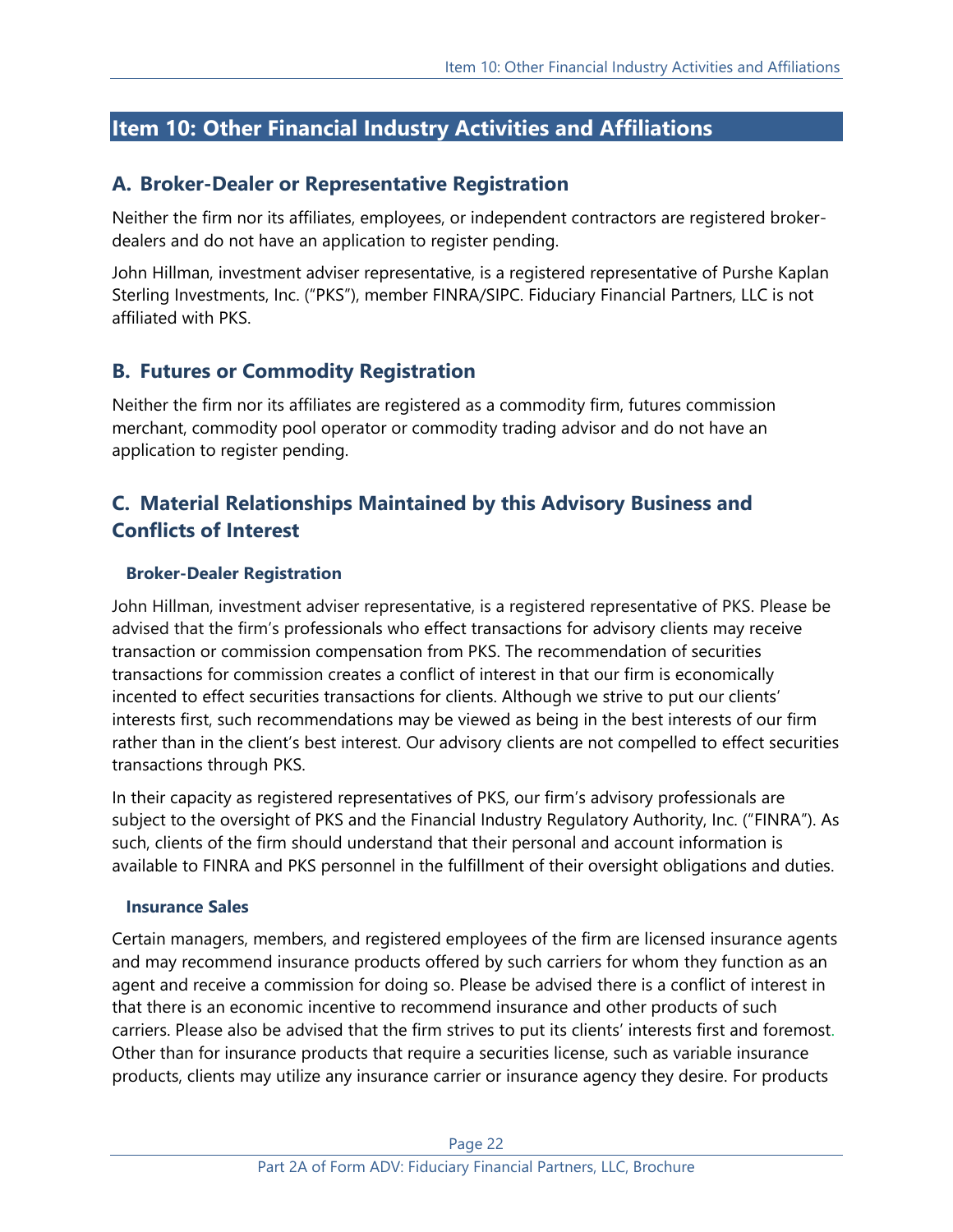requiring a securities and insurance license, clients may be limited to those insurance carriers that have a selling agreement with the firm's employing broker-dealer.

# **D. Recommendation or Selection of Other Investment Advisors and Conflicts of Interest**

The firm does not recommend separate account managers or other investment products in which it receives any form of referral or solicitor compensation from the separate account manager or client.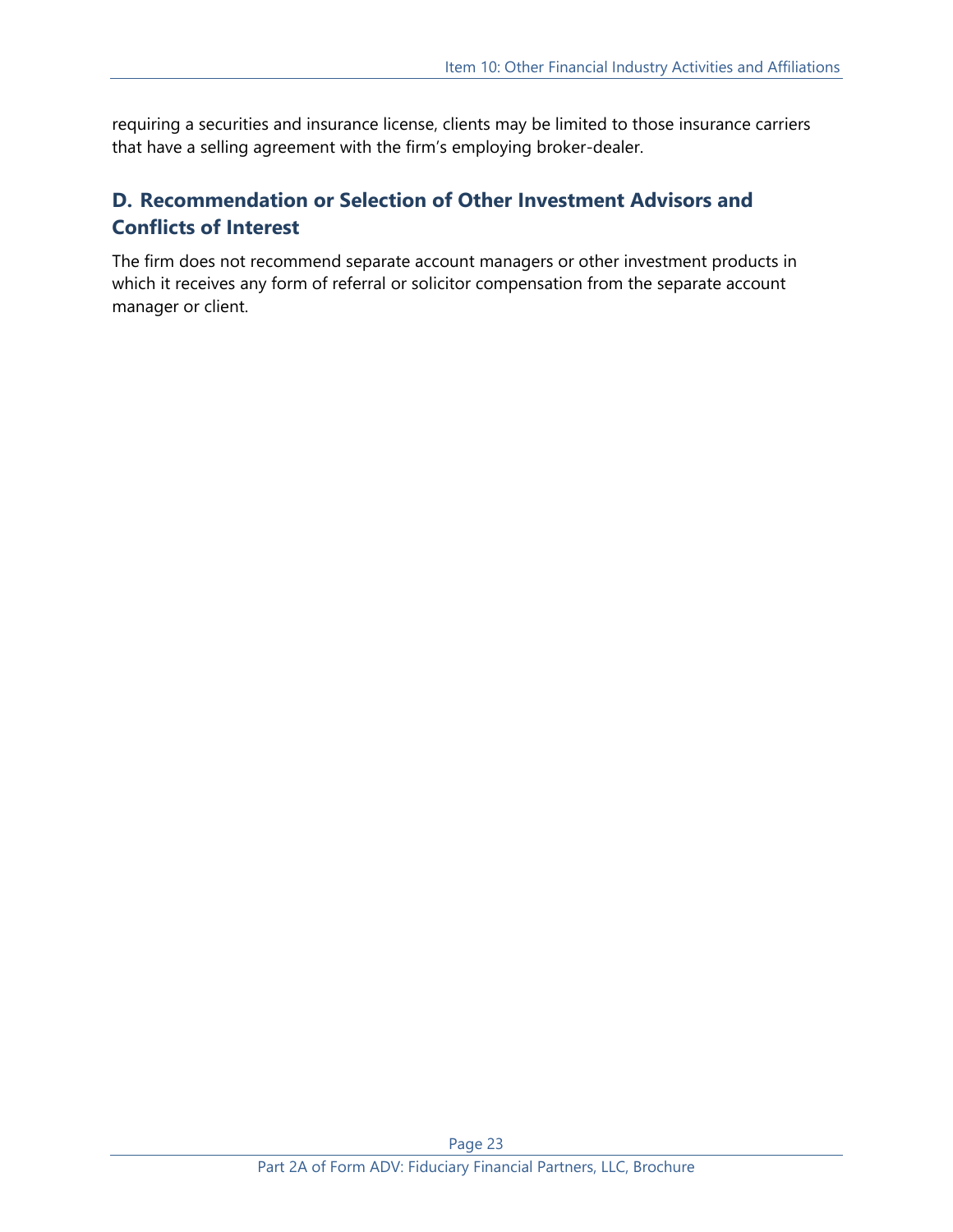# <span id="page-23-0"></span>**Item 11: Code of Ethics, Participation or Interest in Client Transactions and Personal Trading**

# **A. Code of Ethics Description**

In accordance with the Advisers Act, the firm has adopted policies and procedures designed to detect and prevent insider trading. In addition, the firm has adopted a Code of Ethics (the "Code"). Among other things, the Code includes written procedures governing the conduct of the firm 's advisory and access persons. The Code also imposes certain reporting obligations on persons subject to the Code. The Code and applicable securities transactions are monitored by the chief compliance officer of the firm. The firm will send clients a copy of its Code of Ethics upon written request.

The firm has policies and procedures in place to ensure that the interests of its clients are given preference over those of the firm, its affiliates and its employees. For example, there are policies in place to prevent the misappropriation of material non-public information, and such other policies and procedures reasonably designed to comply with federal and state securities laws.

# **B. Investment Recommendations Involving a Material Financial Interest and Conflicts of Interest**

The firm does not engage in principal trading (i.e., the practice of selling stock to advisory clients from a firm's inventory or buying stocks from advisory clients into a firm's inventory). In addition, the firm does not recommend any securities to advisory clients in which it has some proprietary or ownership interest.

# **C. Advisory Firm Purchase or Sale of Same Securities Recommended to Clients and Conflicts of Interest**

The firm, its affiliates, employees and their families, trusts, estates, charitable organizations and retirement plans established by it may purchase or sell the same securities as are purchased or sold for clients in accordance with its Code of Ethics policies and procedures. The personal securities transactions by advisory representatives and employees may raise potential conflicts of interest when they trade in a security that is:

- owned by the client, or
- considered for purchase or sale for the client.

Such conflict generally refers to the practice of front-running (trading ahead of the client), which the firm specifically prohibits. The firm has adopted policies and procedures that are intended to address these conflicts of interest. These policies and procedures:

- require our advisory representatives and employees to act in the client's best interest
- prohibit fraudulent conduct in connection with the trading of securities in a client account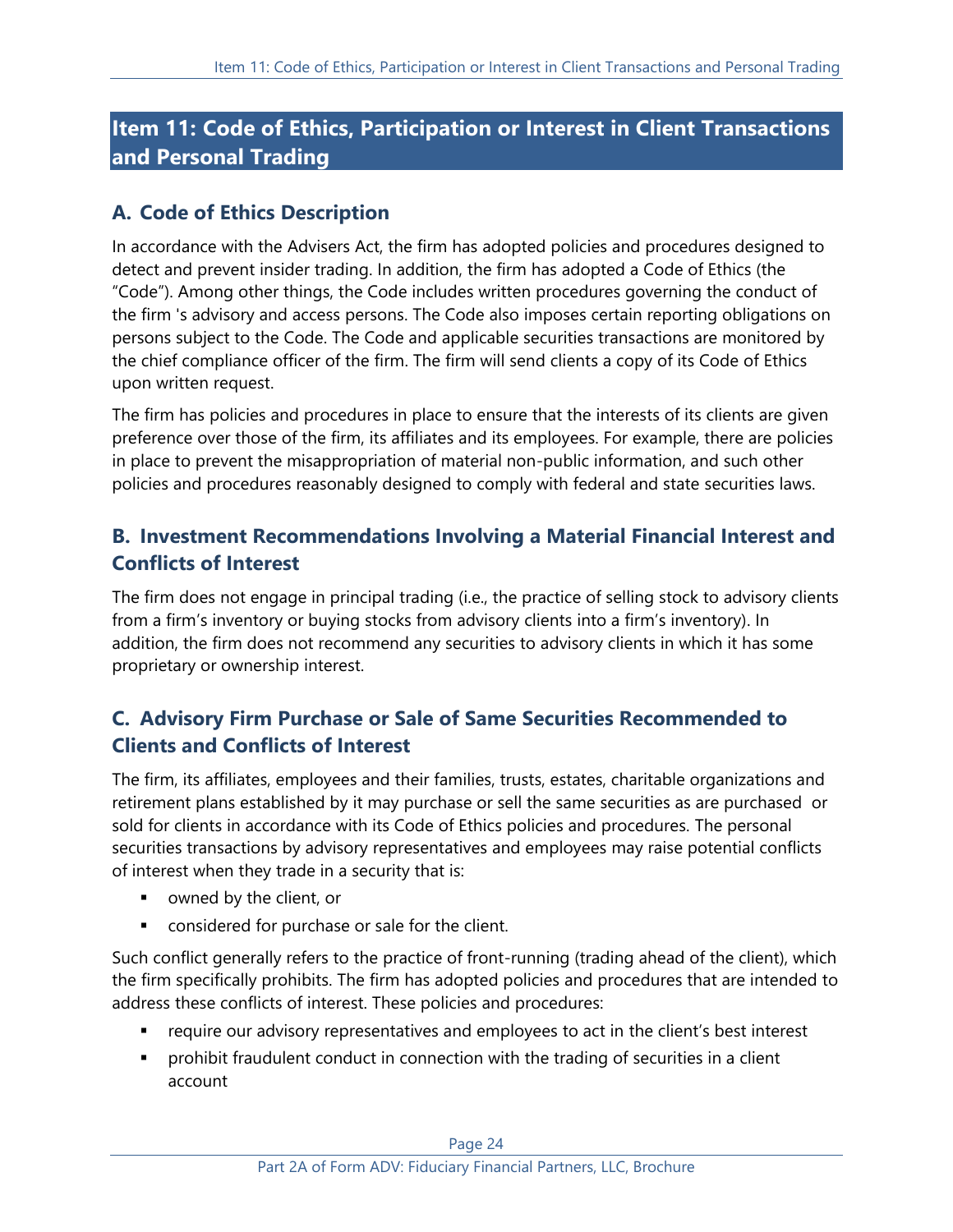- **•** prohibit employees from personally benefitting by causing a client to act, or fail to act in making investment decisions
- **•** prohibit the firm or its employees from profiting or causing others to profit on knowledge of completed or contemplated client transactions
- **EXEDEE** allocate investment opportunities in a fair and equitable manner
- **•** provide for the review of transactions to discover and correct any trades that result in an advisory representative or employee benefitting at the expense of a client.

Advisory representatives and employees must follow the firm's procedures when purchasing or selling the same securities purchased or sold for the client.

# **D. Client Securities Recommendations or Trades and Concurrent Advisory Firm Securities Transactions and Conflicts of Interest**

The firm, its affiliates, employees and their families, trusts, estates, charitable organizations, and retirement plans established by it may effect securities transactions for their own accounts that differ from those recommended or effected for other clients. The firm will make a reasonable attempt to trade securities in client accounts at or prior to trading the securities in its affiliate, corporate, employee or employee-related accounts. Trades executed the same day will likely be subject to an average pricing calculation. It is the policy of the firm to place the clients' interests above those of the firm and its employees.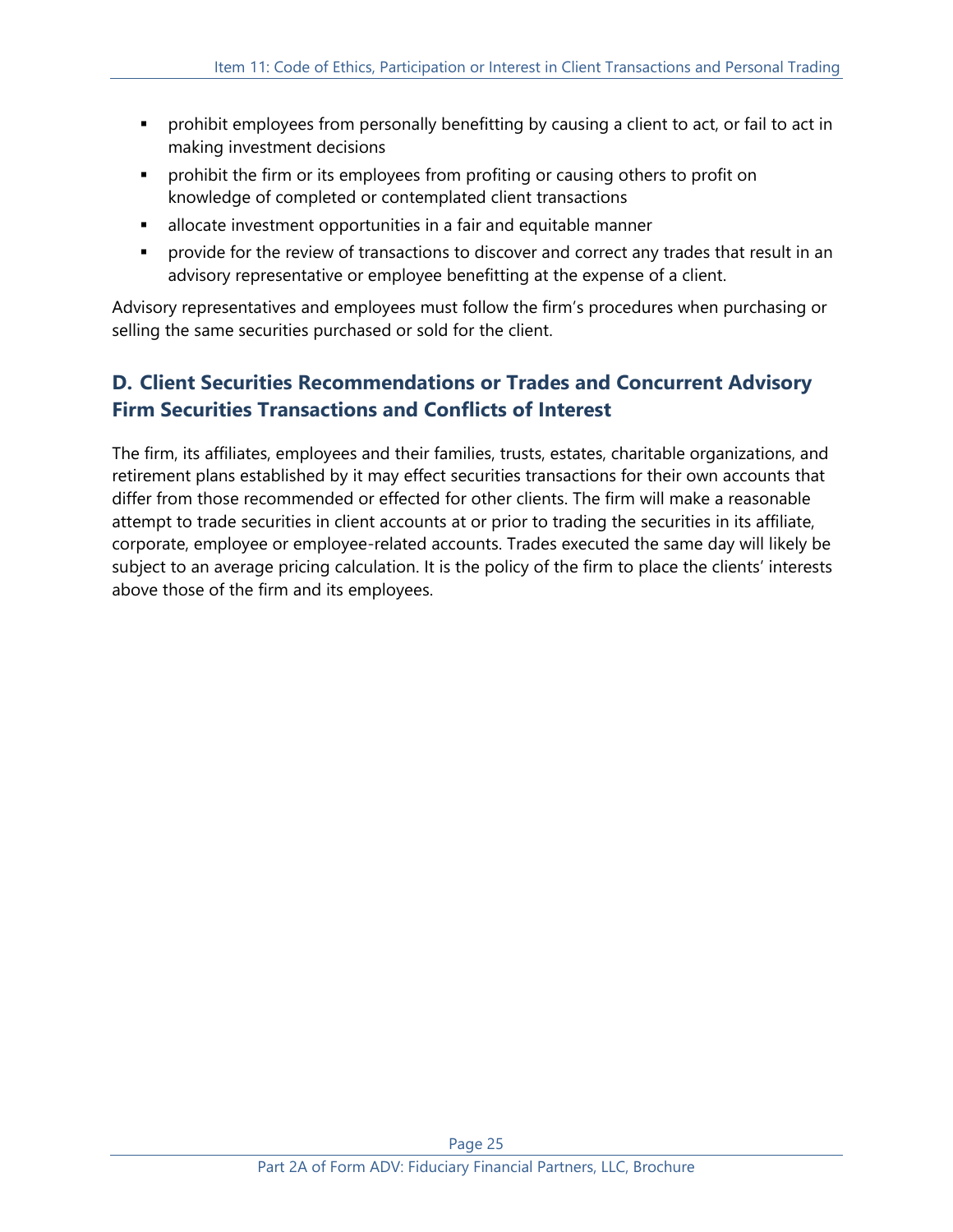# <span id="page-25-0"></span>**Item 12: Brokerage Practices**

## **A. Factors Used to Select Broker-Dealers for Client Transactions**

#### **Custodian Recommendations**

The firm recommends that clients establish brokerage accounts with TD Ameritrade Institutional, Division of TD Ameritrade, Inc., Schwab Advisor Services division of Charles Schwab & Co., Inc., Bright Directions, American Funds, or The Vanguard Group, Inc. (collectively referred to as "custodian"), FINRA registered broker-dealers, members SIPC, to maintain custody of clients' assets and to effect trades for their accounts

Although the firm may recommend that clients establish accounts at the custodian, it is the client's decision to custody assets with the custodian. The firm is independently owned and operated and not affiliated with custodian. For client accounts maintained in the firm's custody, the custodian generally does not charge separately for custody services but is compensated by account holders through commissions and other transaction-related or asset-based fees for securities trades that are executed through the custodian or that settle into custodian accounts.

The firm considers the financial strength, reputation, operational efficiency, cost, execution capability, level of customer service, and related factors in recommending broker-dealers or custodians to advisory clients.

In certain instances and subject to approval by the firm, the firm will recommend to clients certain other broker-dealers and/or custodians based on the needs of the individual client, and taking into consideration the nature of the services required, the experience of the broker-dealer or custodian, the cost and quality of the services, and the reputation of the broker-dealer or custodian. The final determination to engage a broker-dealer or custodian recommended by the firm will be made by and in the sole discretion of the client. The client recognizes that brokerdealers and/or custodians have different cost and fee structures and trade execution capabilities. As a result, there may be disparities with respect to the cost of services and/or the transaction prices for securities transactions executed on behalf of the client. Clients are responsible for assessing the commissions and other costs charged by broker-dealers and/or custodians.

#### **How We Select Brokers/Custodians to Recommend**

The firm seeks to recommend a custodian/broker who will hold client assets and execute transactions on terms that are overall most advantageous when compared to other available providers and their services. We consider a wide range of factors, including, among others, the following:

- combination of transaction execution services along with asset custody services (generally without a separate fee for custody)
- capability to execute, clear, and settle trades (buy and sell securities for client accounts)
- capabilities to facilitate transfers and payments to and from accounts (wire transfers, check requests, bill payment, etc.)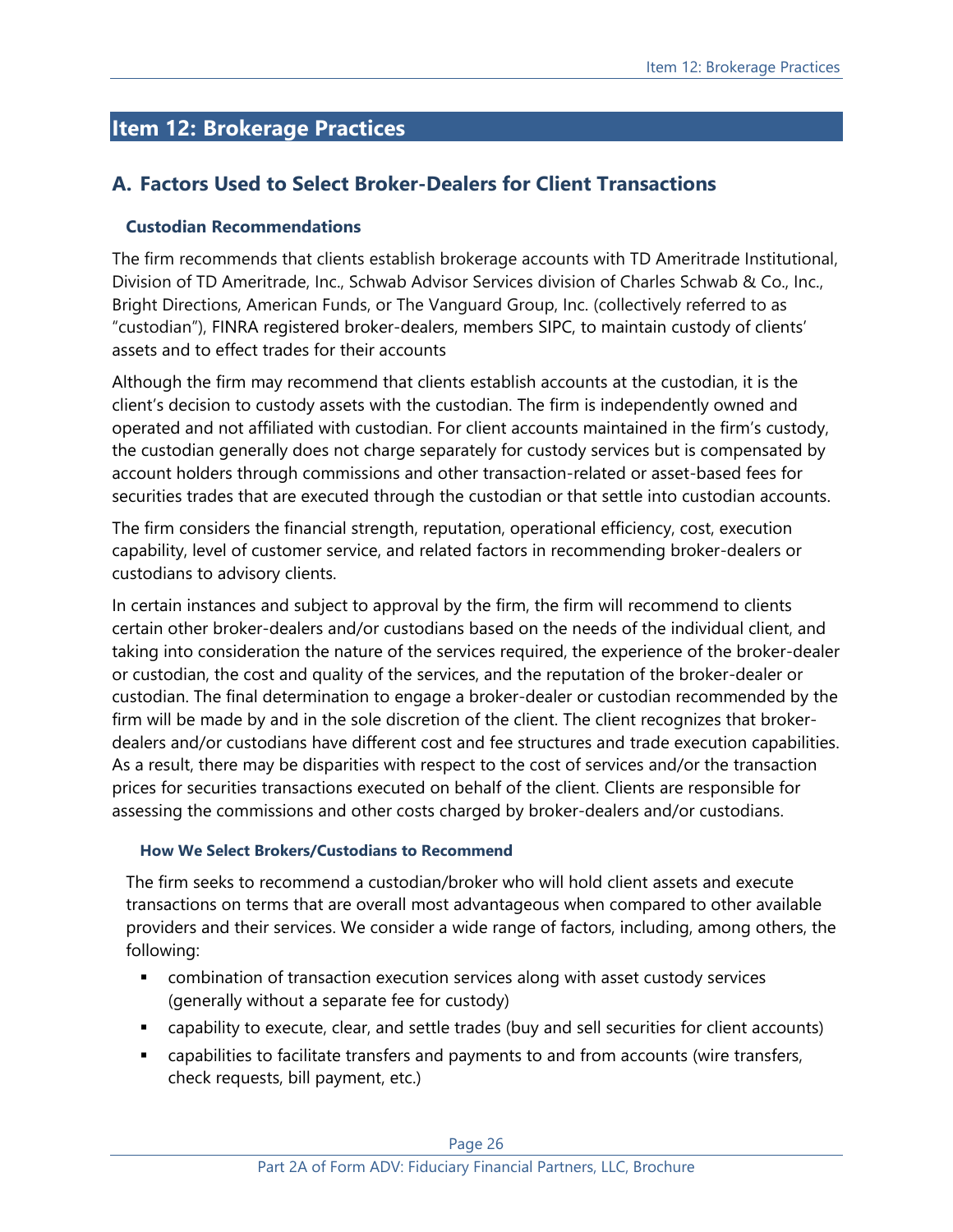- breadth of investment products made available (stocks, bonds, mutual funds, exchangetraded funds (ETFs), etc.)
- availability of investment research and tools that assist us in making investment decisions
- quality of services
- competitiveness of the price of those services (commission rates, margin interest rates, other fees, etc.) and willingness to negotiate them
- reputation, financial strength, and stability of the provider
- their prior service to us and our other clients
- availability of other products and services that benefit us, as discussed below

#### **Client's Custody and Brokerage Costs**

For client accounts that the firm maintains, the custodian generally does not charge clients separately for custody services but is compensated by charging either transaction fees or custodian asset-based fees on trades that it executes or that settle into the custodian's accounts. The custodian's commission rates applicable to the firm's client accounts were negotiated based on the firm's commitment to maintain a certain minimum amount of client assets at the custodian. This commitment benefits the client because the overall commission rates paid are lower than they would be if the firm had not made the commitment. In addition to commissions, the custodian charges a flat dollar amount as a "prime broker" or "trade away" fee for each trade that the firm has executed by a different broker-dealer but where the securities bought or the funds from the securities sold are deposited (settled) into the client's custodian account. These fees are in addition to the commissions or other compensation the client pays the executing broker-dealer. Because of this, in order to minimize the client's trading costs, the firm has the custodian execute most trades for the account.

#### **Soft Dollar Arrangements**

The firm does not utilize soft dollar arrangements. The firm does not direct brokerage transactions to executing brokers for research and brokerage services.

#### **Institutional Trading and Custody Services**

The custodian provides the firm with access to its institutional trading and custody services, which are typically not available to the custodian's retail investors. These services generally are available to independent investment advisors on an unsolicited basis, at no charge to them so long as a certain minimum amount of the advisor's clients' assets are maintained in accounts at a particular custodian. The custodian's brokerage services include the execution of securities transactions, custody, research, and access to mutual funds and other investments that are otherwise generally available only to institutional investors or would require a significantly higher minimum initial investment.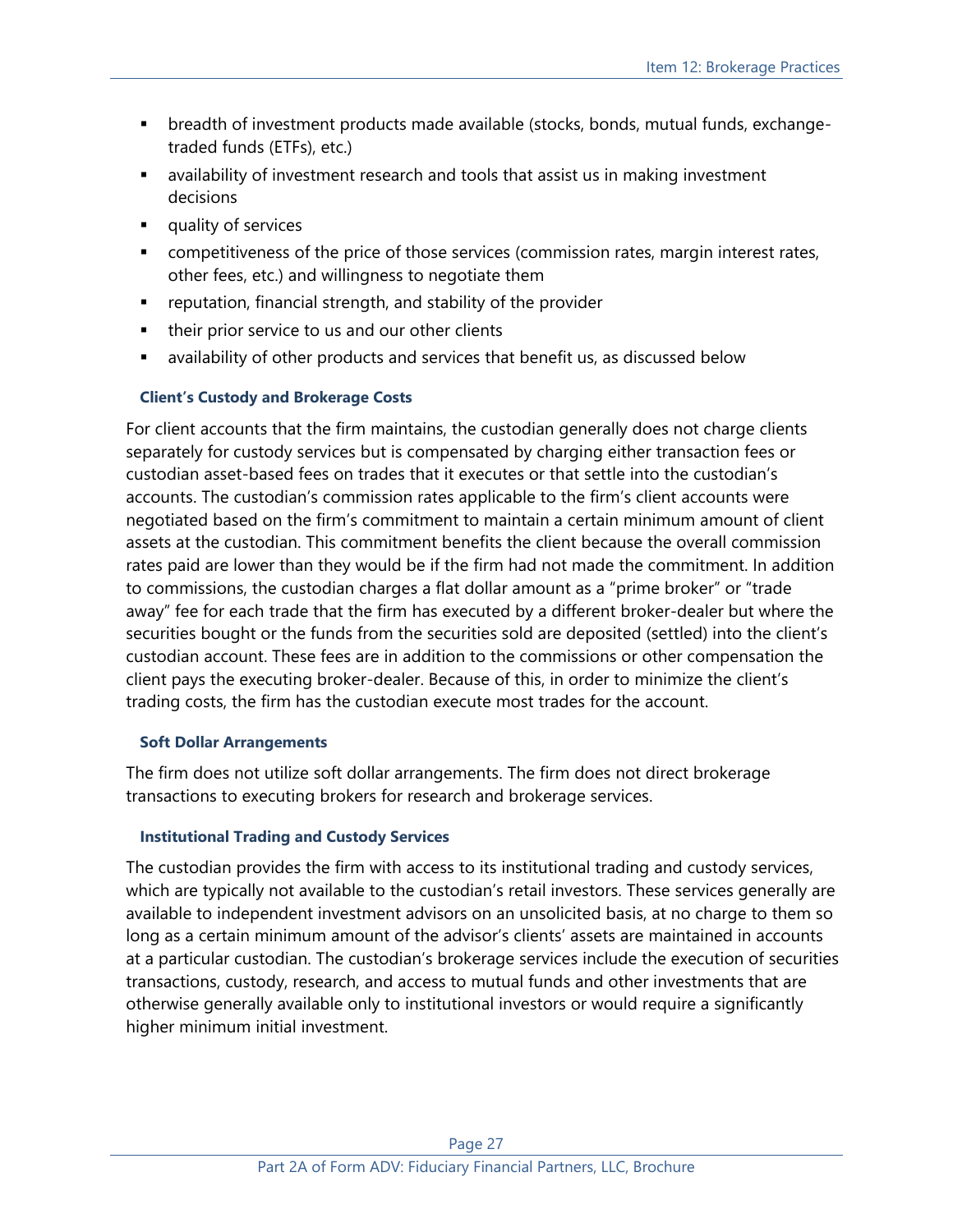#### **Other Products and Services**

Custodian also makes available to the firm other products and services that benefit the firm but may not directly benefit its clients' accounts. Many of these products and services may be used to service all or some substantial number of the firm's accounts, including accounts not maintained at custodian. The custodian may also make available to the firm software and other technology that

- **•** provide access to client account data (such as trade confirmations and account statements)
- facilitate trade execution and allocate aggregated trade orders for multiple client accounts
- **•** provide research, pricing and other market data
- facilitate payment of the firm's fees from its clients' accounts
- **EXEC** assist with back-office functions, recordkeeping and client reporting

The custodian may also offer other services intended to help the firm manage and further develop its business enterprise. These services may include

- compliance, legal and business consulting
- **•** publications and conferences on practice management and business succession
- access to employee benefits providers, human capital consultants and insurance providers

The custodian may also provide other benefits such as educational events or occasional business entertainment of the firm personnel. In evaluating whether to recommend that clients custody their assets at the custodian, the firm may take into account the availability of some of the foregoing products and services and other arrangements as part of the total mix of factors it considers, and not solely the nature, cost or quality of custody and brokerage services provided by the custodian, which may create a potential conflict of interest.

#### **Independent Third Parties**

The custodian may make available, arrange, and/or pay third-party vendors for the types of services rendered to the firm. The custodian may discount or waive fees it would otherwise charge for some of these services or all or a part of the fees of a third party providing these services to the firm.

#### **Additional Compensation Received from Custodians**

The firm may participate in institutional customer programs sponsored by broker-dealers or custodians. The firm may recommend these broker-dealers or custodians to clients for custody and brokerage services. There is no direct link between the firm's participation in such programs and the investment advice it gives to its clients, although the firm receives economic benefits through its participation in the programs that are typically not available to retail investors. These benefits may include the following products and services (provided without cost or at a discount):

Receipt of duplicate client statements and confirmations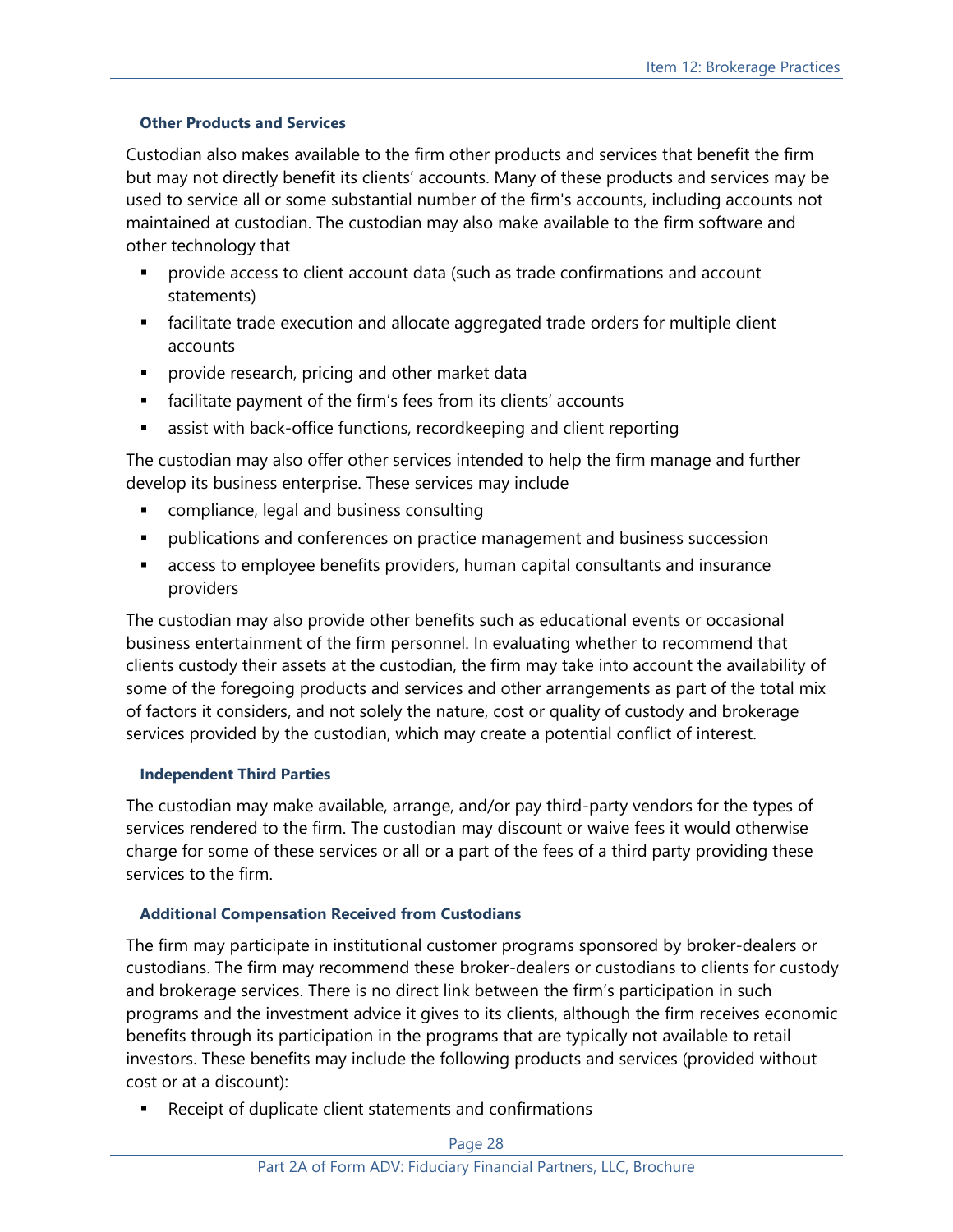- Research-related products and tools
- Consulting services
- Access to a trading desk serving the firm's participants
- Access to block trading (which provides the ability to aggregate securities transactions for execution and then allocate the appropriate shares to client accounts)
- **•** The ability to have advisory fees deducted directly from client accounts
- **EXEC** Access to an electronic communications network for client order entry and account information
- Access to mutual funds with no transaction fees and to certain institutional money managers
- **EXP** Discounts on compliance, marketing, research, technology, and practice management products or services provided to the firm by third-party vendors

The custodian may also pay for business consulting and professional services received by the firm's related persons, and may pay or reimburse expenses (including client transition expenses, travel, lodging, meals and entertainment expenses for the firm's personnel to attend conferences). Some of the products and services made available by such custodian through its institutional customer programs may benefit the firm but may not benefit its client accounts. These products or services may assist the firm in managing and administering client accounts, including accounts not maintained at the custodian as applicable. Other services made available through the programs are intended to help the firm manage and further develop its business enterprise. The benefits received by the firm or its personnel through participation in these programs do not depend on the amount of brokerage transactions directed to the broker-dealer.

The firm also participates in similar institutional advisor programs offered by other independent broker-dealers or trust companies, and its continued participation may require the firm to maintain a predetermined level of assets at such firms. In connection with its participation in such programs, the firm will typically receive benefits similar to those listed above, including research, payments for business consulting and professional services received by the firm's related persons, and reimbursement of expenses (including travel, lodging, meals and entertainment expenses for the firm's personnel to attend conferences sponsored by the broker-dealer or trust company).

As part of its fiduciary duties to clients, the firm endeavors at all times to put the interests of its clients first. Clients should be aware, however, that the receipt of economic benefits by the firm or its related persons in and of itself creates a potential conflict of interest and may indirectly influence the firm's recommendation of broker-dealers for custody and brokerage services.

#### **The Firm's Interest in Custodian's Services**

The availability of these services from the custodian benefits the firm because the firm does not have to produce or purchase them. The firm does not have to pay for the custodian's services so long as a certain minimum of client assets is kept in accounts at the custodian.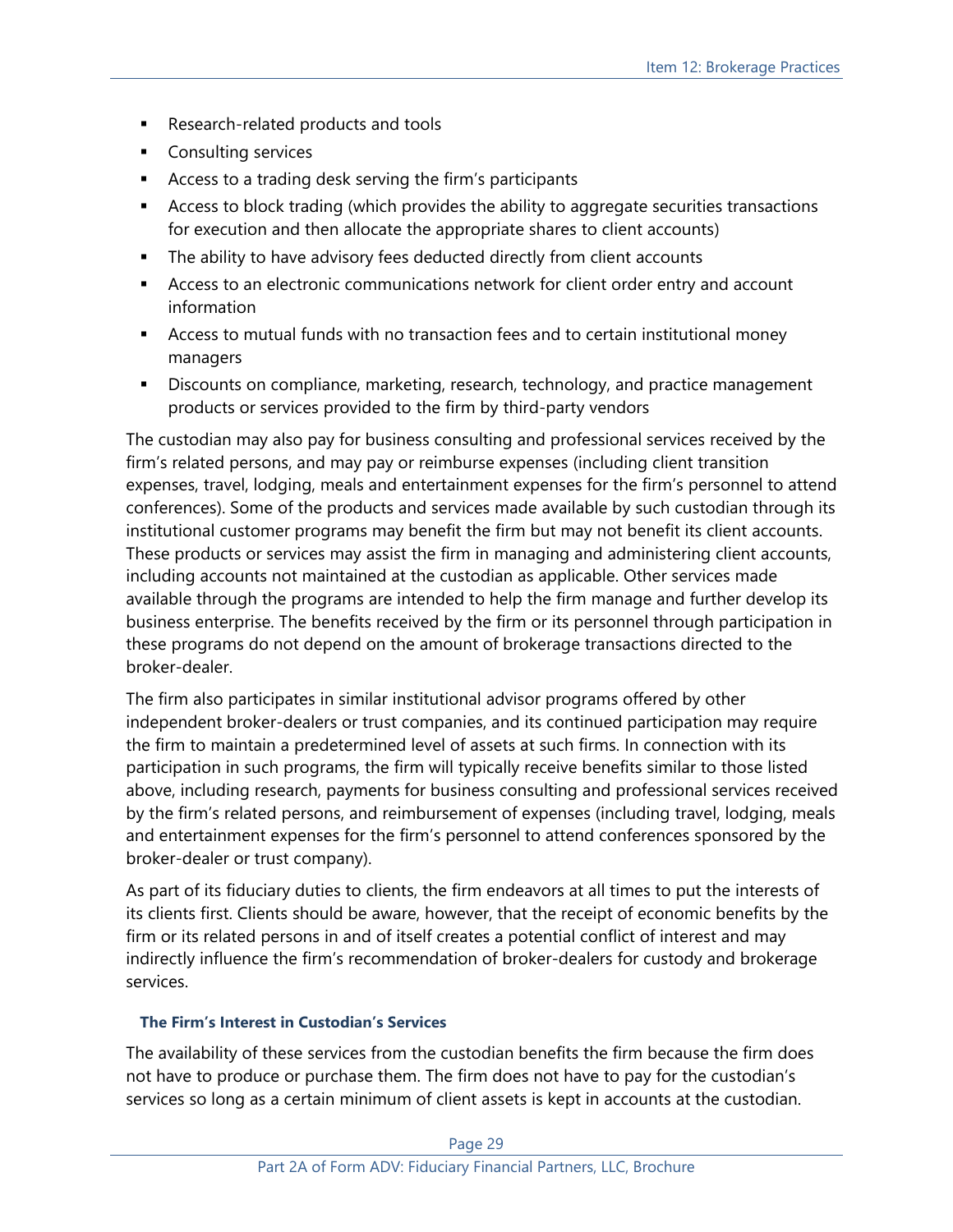Custodian's services may give the firm an incentive to recommend that clients maintain their accounts with the custodian based on the firm's interest in receiving the custodian's services that benefit the firm's business rather than based on the client's interest in receiving the best value in custody services and the most favorable execution of client transactions. This is a potential conflict of interest. The firm believes, however, that the selection of the custodian as custodian and broker is in the best interest of clients. It is primarily supported by the scope, quality, and price of the custodian's services and not the custodian's services that benefit only the firm.

#### **Brokerage for Client Referrals**

The firm does not engage in the practice of directing brokerage commissions in exchange for the referral of advisory clients.

#### **Directed Brokerage**

#### **Firm Recommendations**

The firm typically recommends TD Ameritrade, Schwab, Bright Directions, American Funds, or Vanguard as custodian for clients' funds and securities and to execute securities transactions on its clients' behalf.

#### **Client-Directed Brokerage**

Occasionally, clients may direct the firm to use a particular broker-dealer to execute portfolio transactions for their account or request that certain types of securities not be purchased for their account. Clients who designate the use of a particular broker-dealer should be aware that they will lose any possible advantage the firm derives from aggregating transactions. Such client trades are typically effected after the trades of clients who have not directed the use of a particular broker-dealer. The firm loses the ability to aggregate trades with other the firm advisory clients, potentially subjecting the client to inferior trade execution prices as well as higher commissions.

## **B. Aggregating Securities Transactions for Client Accounts**

#### **Best Execution**

The firm, pursuant to the terms of its investment advisory agreement with clients, has discretionary authority to determine which securities are to be bought and sold, and the amount of such securities. The firm recognizes that the analysis of execution quality involves a number of factors, both qualitative and quantitative. The firm will follow a process in an attempt to ensure that it is seeking to obtain the most favorable execution under the prevailing circumstances when placing client orders. These factors include but are not limited to the following:

- The financial strength, reputation and stability of the broker
- The efficiency with which the transaction is effected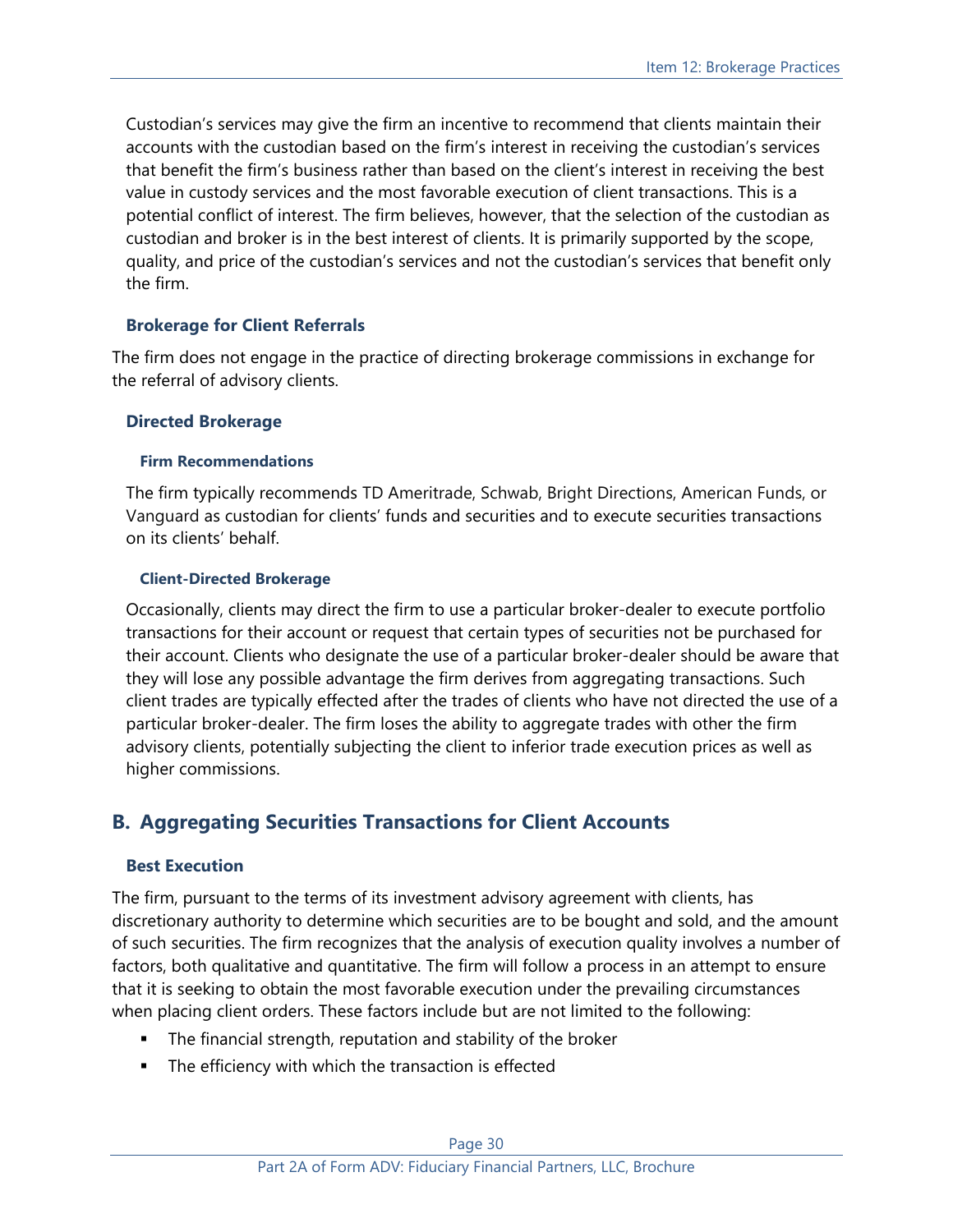- **•** The ability to effect prompt and reliable executions at favorable prices (including the applicable dealer spread or commission, if any)
- **The availability of the broker to stand ready to effect transactions of varying degrees of** difficulty in the future
- The efficiency of error resolution, clearance and settlement
- Block trading and positioning capabilities
- **•** Performance measurement
- Online access to computerized data regarding customer accounts
- Availability, comprehensiveness, and frequency of brokerage and research services
- Commission rates
- The economic benefit to the client
- Related matters involved in the receipt of brokerage services

Consistent with its fiduciary responsibilities, the firm seeks to ensure that clients receive best execution with respect to clients' transactions by blocking client trades to reduce commissions and transaction costs. To the best of the firm's knowledge, these custodians provide highquality execution, and the firm's clients do not pay higher transaction costs in return for such execution.

Commission rates and securities transaction fees charged to effect such transactions are established by the client's independent custodian and/or broker-dealer. Based upon its own knowledge of the securities industry, the firm believes that such commission rates are competitive within the securities industry. Lower commissions or better execution may be able to be achieved elsewhere.

#### **Security Allocation**

Since the firm may be managing accounts with similar investment objectives, the firm may aggregate orders for securities for such accounts. In such event, allocation of the securities so purchased or sold, as well as expenses incurred in the transaction, is made by the firm in the manner it considers to be the most equitable and consistent with its fiduciary obligations to such accounts.

The firm's allocation procedures seek to allocate investment opportunities among clients in the fairest possible way, taking into account the clients' best interests. The firm will follow procedures to ensure that allocations do not involve a practice of favoring or discriminating against any client or group of clients. Account performance is never a factor in trade allocations.

The firm's advice to certain clients and entities and the action of the firm for those and other clients are frequently premised not only on the merits of a particular investment, but also on the suitability of that investment for the particular client in light of his or her applicable investment objective, guidelines and circumstances. Thus, any action of the firm with respect to a particular investment may, for a particular client, differ or be opposed to the recommendation, advice, or actions of the firm to or on behalf of other clients.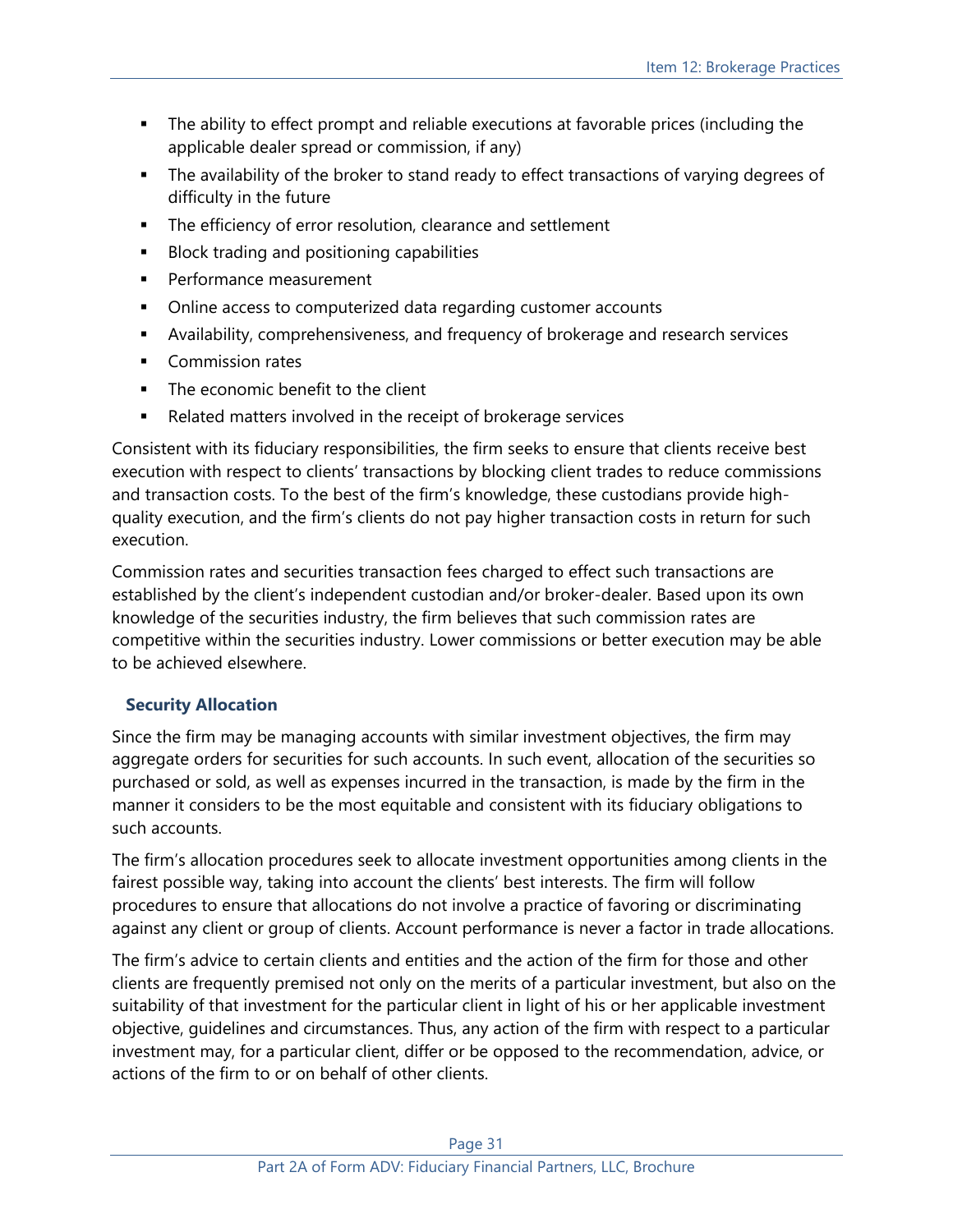### **Order Aggregation**

Orders for the same security entered on behalf of more than one client will generally be aggregated (i.e., blocked or bunched) subject to the aggregation being in the best interests of all participating clients. Subsequent orders for the same security entered during the same trading day may be aggregated with any previously unfilled orders. Subsequent orders may also be aggregated with filled orders if the market price for the security has not materially changed and the aggregation does not cause any unintended duration exposure. All clients participating in each aggregated order will receive the average price and, subject to minimum ticket charges and possible step outs, pay a pro rata portion of commissions.

To minimize performance dispersion, "strategy" trades should be aggregated and average priced. However, when a trade is to be executed for an individual account and the trade is not in the best interests of other accounts, then the trade will only be performed for that account. This is true even if the firm believes that a larger size block trade would lead to best overall price for the security being transacted.

#### **Allocation of Trades**

All allocations will be made prior to the close of business on the trade date. In the event an order is "partially filled," the allocation will be made in the best interests of all the clients in the order, taking into account all relevant factors including, but not limited to, the size of each client's allocation, clients' liquidity needs and previous allocations. In most cases, accounts will get a pro forma allocation based on the initial allocation. This policy also applies if an order is "over-filled."

The firm acts in accordance with its duty to seek best price and execution and will not continue any arrangements if the firm determines that such arrangements are no longer in the best interest of its clients.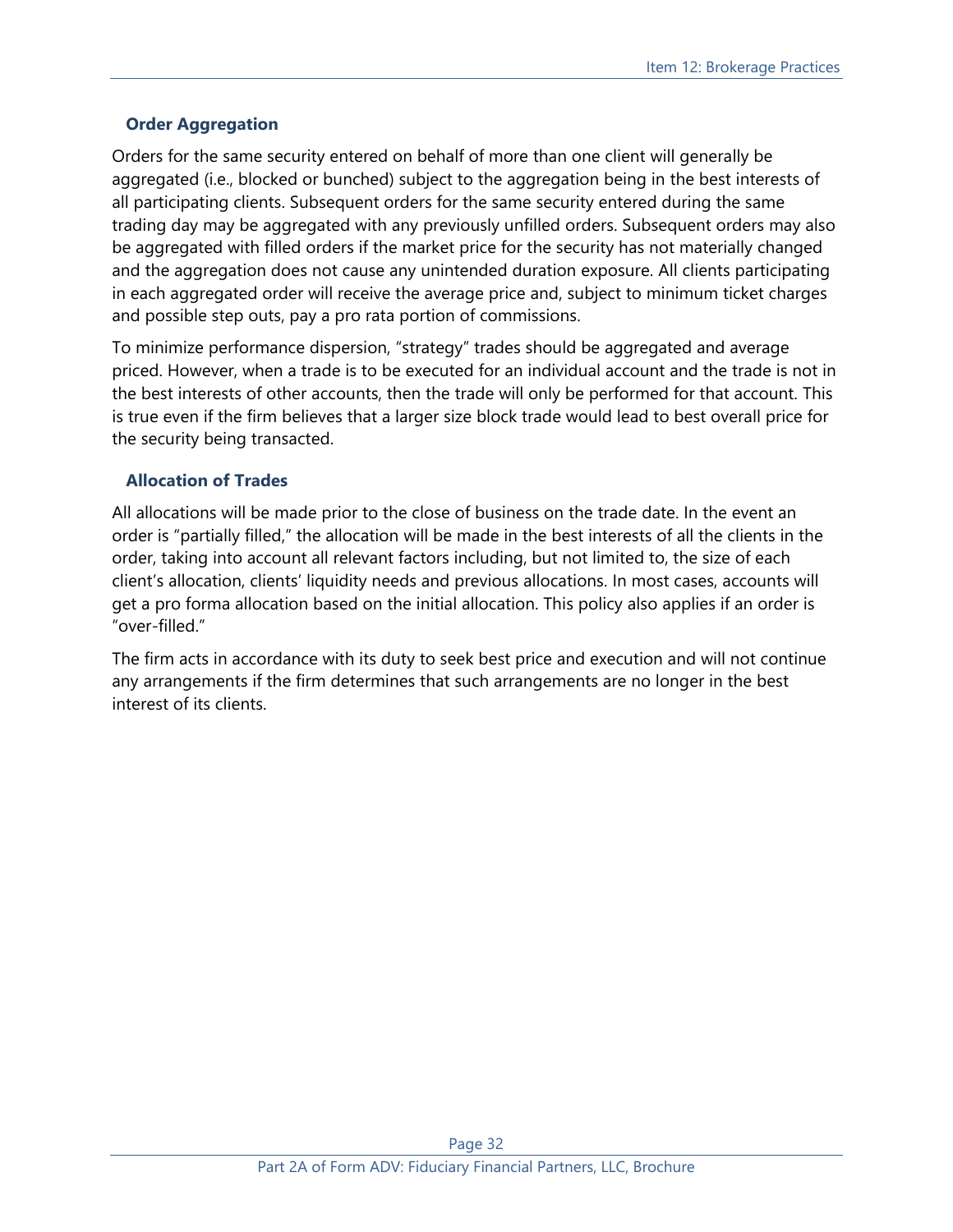# <span id="page-32-0"></span>**Item 13: Review of Accounts**

# **A. Schedule for Periodic Review of Client Accounts or Financial Plans and Advisory Persons Involved**

We review accounts at least annually for our clients subscribing to our Comprehensive Portfolio Management Service. The nature of these reviews is to learn whether clients' accounts are in line with their investment objectives, appropriately positioned based on market conditions, and investment policies, if applicable. Only our financial advisors or portfolio managers will conduct reviews.

Financial planning clients do not receive reviews of their written plans unless they take action to schedule a financial consultation with us. We do not provide ongoing services to financial planning clients, but are willing to meet with such clients upon their request to discuss updates to their plans, changes in their circumstances, etc.

Retirement Plan Advisory and Consulting Services clients receive reviews of their pension plans for the duration of the Retirement Plan Advisory and Consulting Services. We also provide ongoing services to Retirement Plan Advisory and Consulting Services clients where we meet with such clients upon their request to discuss updates to their plans, changes in their circumstances, etc.

## **B. Review of Client Accounts on Non-Periodic Basis**

The firm may perform ad hoc reviews on an as-needed basis if there have been material changes in the client's investment objectives or risk tolerance, or a material change in how the firm formulates investment advice.

## **C. Content of Client-Provided Reports and Frequency**

Per the Comprehensive Portfolio Management agreement, the firm reports to the client on a quarterly basis or at some other interval agreed upon with the client, information on contributions and withdrawals in the client's investment portfolio, and the performance of the client's portfolio measured against appropriate benchmarks (including benchmarks selected by the client).

The client's independent custodian provides account statements directly to the client no less frequently than quarterly. The custodian's statement is the official record of the client's securities account and supersedes any statements or reports created on behalf of the client by the firm.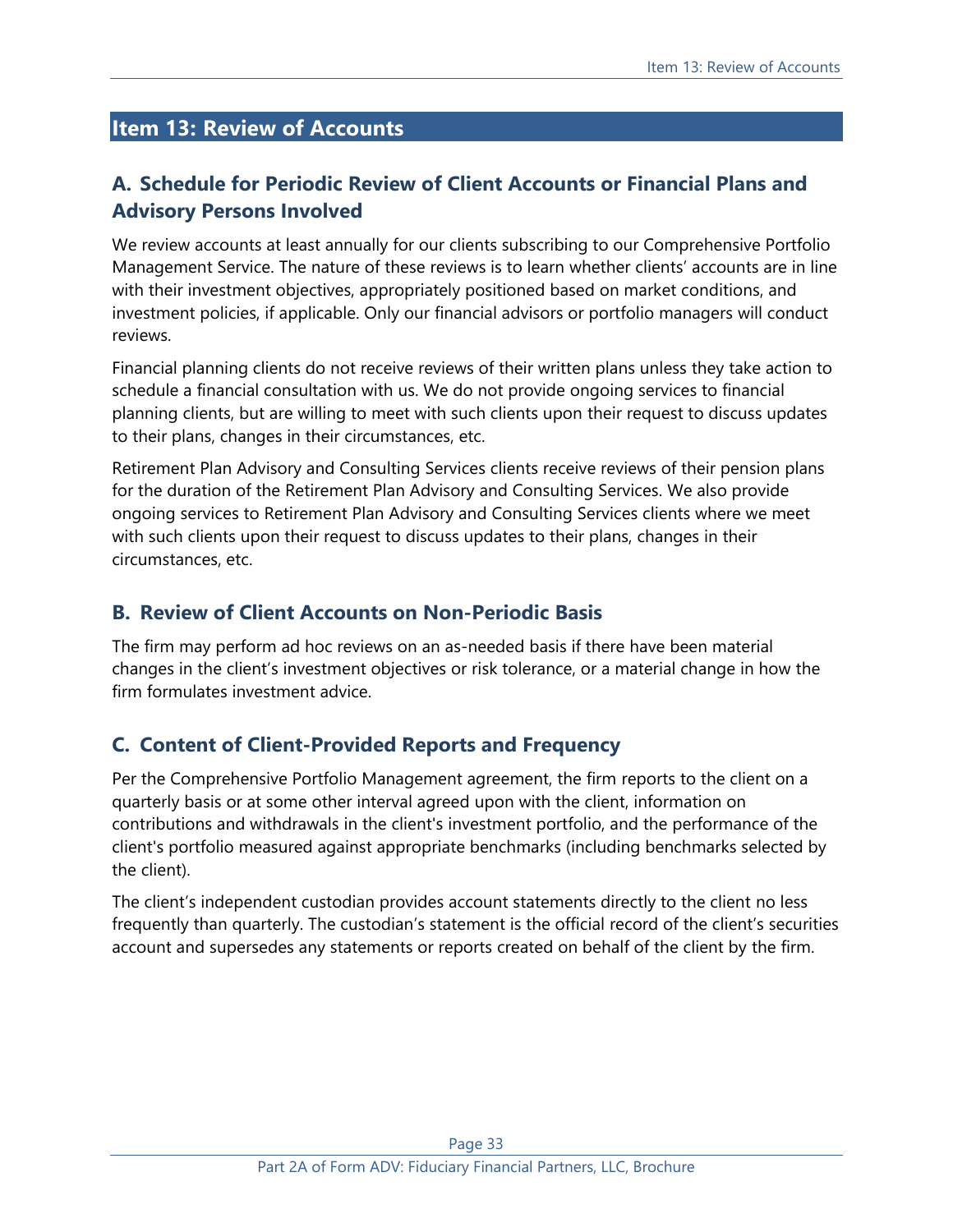# <span id="page-33-0"></span>**Item 14: Client Referrals and Other Compensation**

# **A. Economic Benefits Provided to the Advisory Firm from External Sources and Conflicts of Interest**

Please refer to the disclosures in Items 10 and 12 regarding referrals to third-party service providers and benefits the firm receives from its custodian(s). The firm may receive economic benefits for referring clients to third-party service providers. You are under no obligation to utilize any service provider recommended to you by the firm or its affiliates.

### **TD Ameritrade**

As disclosed under Item 12, the firm participates in TD Ameritrade's Institutional customer program and may recommend TD Ameritrade to clients for custody and brokerage services. There is no direct link between the firm's participation in the program and the investment advice it gives to clients, although the firm receives economic benefits through its participation in the program that are typically not available to TD Ameritrade retail investors. These benefits include the following products and services (provided without cost or at a discount):

- Receipt of duplicate client statements and confirmations
- Research-related products and tools
- Consulting services
- Access to a trading desk serving the firm's participants
- Access to block trading (which provides the ability to aggregate securities transactions for execution and then allocate the appropriate shares to the firm's client accounts)
- **•** The ability to have advisory fees deducted directly from the firm's client accounts
- **EXEC** Access to an electronic communications network for client order entry and account information
- Access to mutual funds with no transaction fees, and to certain institutional money managers
- **EXP** Discounts on compliance, marketing, research, technology, and practice management products or services provided the firm by third-party vendors

TD Ameritrade may also have paid for business consulting and professional services received by the firm's related persons. Some of the products and services made available by TD Ameritrade through the program may benefit the firm but may not benefit its clients' accounts. These products or services may assist the firm in managing and administering client accounts, including accounts not maintained at TD Ameritrade. Other services made available by TD Ameritrade are intended to help the firm manage and further develop its business enterprise. The benefits received by the firm or its personnel through participation in the program do not depend on the amount of brokerage transactions directed to TD Ameritrade.

As part of its fiduciary duties to clients, the firm endeavors at all times to put the interests of its clients first. Clients should be aware, however, that the receipt of economic benefits by the firm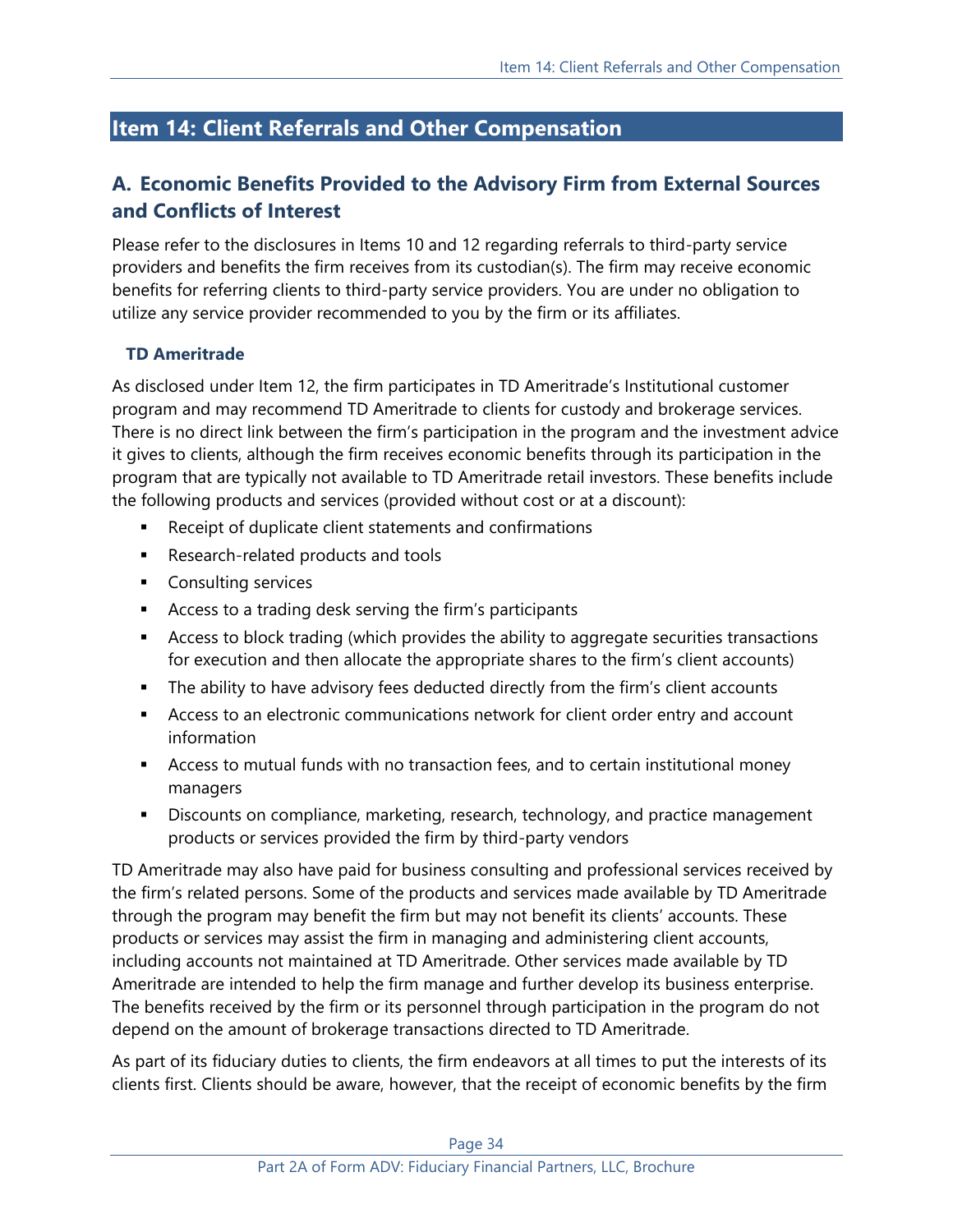or its related persons in and of itself creates a potential conflict of interest and may indirectly influence the firm's choice of TD Ameritrade for custody and brokerage services.

# **B. Advisory Firm Payments for Client Referrals**

The firm does not pay for client referrals.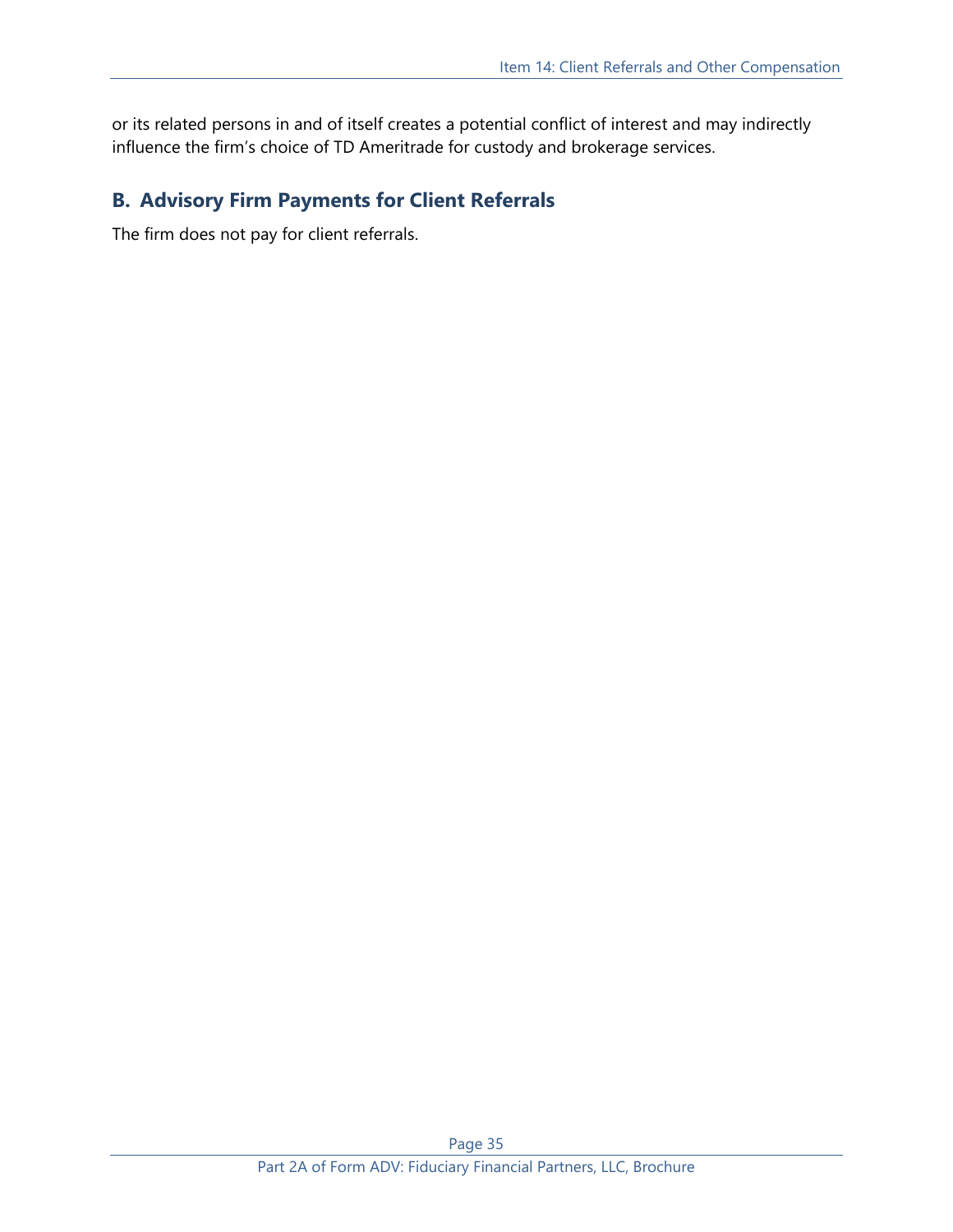# <span id="page-35-0"></span>**Item 15: Custody**

The firm is considered to have custody of client assets for purposes of the Advisers Act for the following reasons:

- **The client authorizes us to instruct their custodian to deduct our advisory fees directly** from the client's account. The custodian maintains actual custody of clients' assets.
- Our authority to direct client requests, utilizing standing instructions, for wire transfer of funds for first-party money movement and third-party money movement (checks and/or journals, ACH, Fed-wires). The firm has elected to meet the SEC's seven conditions to avoid the surprise custody exam, as outlined below:
	- 1. The client provides an instruction to the qualified custodian, in writing, that includes the client's signature, the third party's name, and either the third party's address or the third party's account number at a custodian to which the transfer should be directed.
	- 2. The client authorizes the investment adviser, in writing, either on the qualified custodian's form or separately, to direct transfers to the third party either on a specified schedule or from time to time.
	- 3. The client's qualified custodian performs appropriate verification of the instruction, such as a signature review or other method to verify the client's authorization, and provides a transfer of funds notice to the client promptly after each transfer.
	- 4. The client has the ability to terminate or change the instruction to the client's qualified custodian.
	- 5. The investment adviser has no authority or ability to designate or change the identity of the third party, the address, or any other information about the third party contained in the client's instruction.
	- 6. The investment adviser maintains records showing that the third party is not a related party of the investment adviser or located at the same address as the investment adviser.
	- 7. The client's qualified custodian sends the client, in writing, an initial notice confirming the instruction and an annual notice reconfirming the instruction.

Individual advisory clients will receive at least quarterly account statements directly from their custodian containing a description of all activity, cash balances, and portfolio holdings in their accounts. Clients are urged to compare the account balance(s) shown on their account statements to the quarter-end balance(s) on their custodian's monthly statement. The custodian's statement is the official record of the account.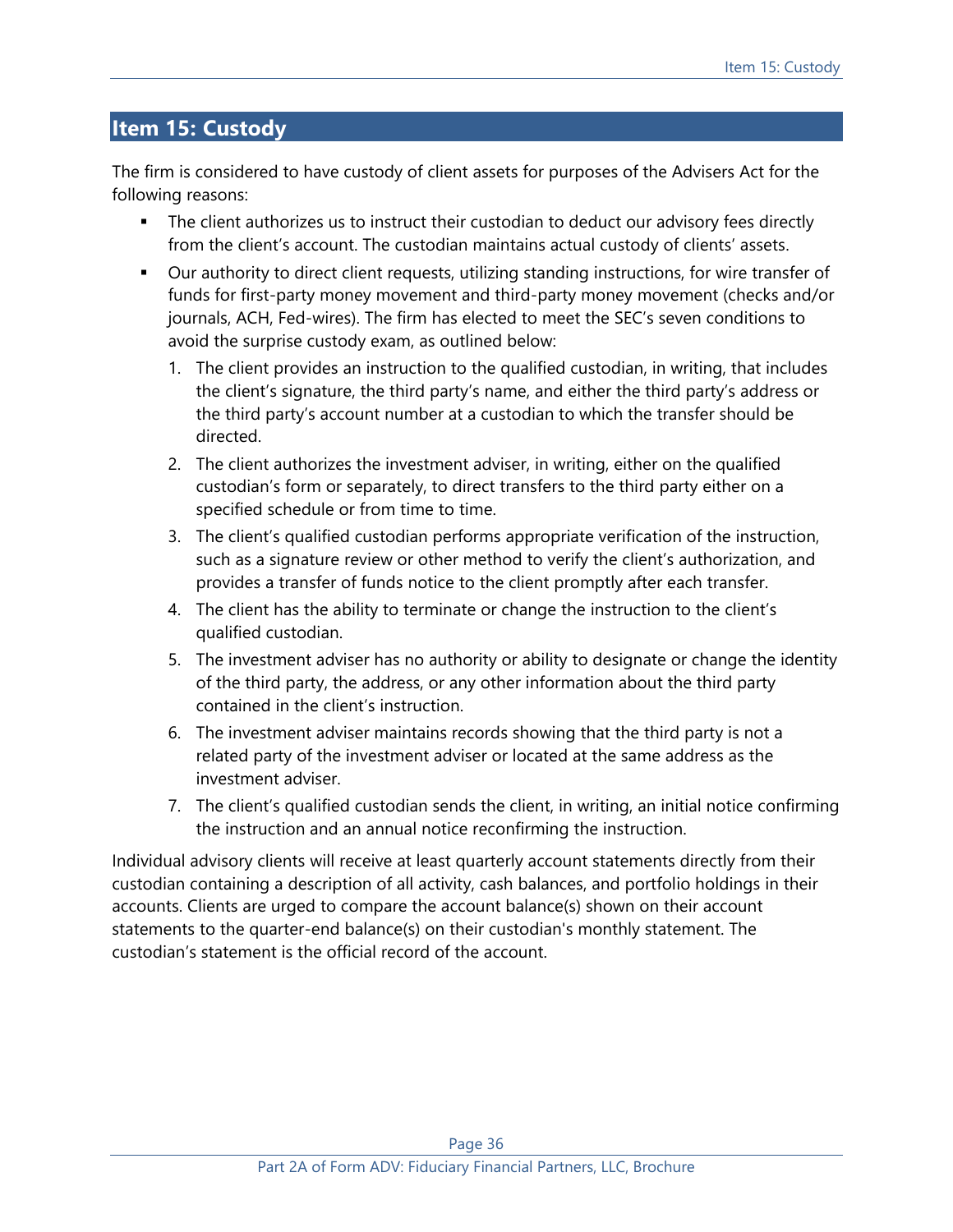# <span id="page-36-0"></span>**Item 16: Investment Discretion**

Clients may grant a limited power of attorney to the firm with respect to trading activity in their accounts by signing the appropriate custodian limited power of attorney form. In those cases, the firm will exercise full discretion as to the nature and type of securities to be purchased and sold, the amount of securities for such transactions, the amount of commissions to be paid, and the executing broker to be used. Investment limitations may be designated by the client as outlined in the investment advisory agreement.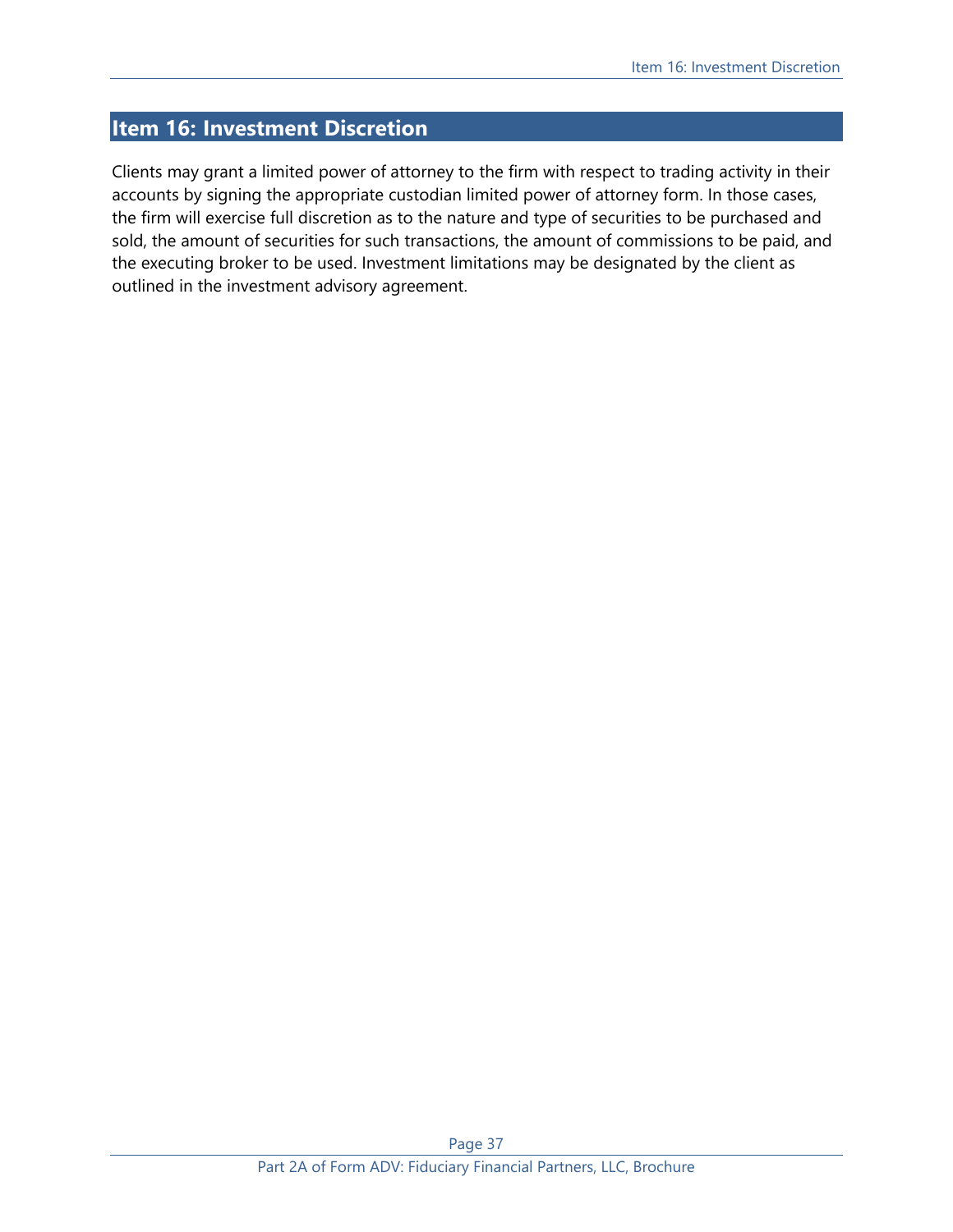# <span id="page-37-0"></span>**Item 17: Voting Client Securities**

The firm does not take discretion with respect to voting proxies on behalf of its clients. Clients will receive proxies or other solicitations directly from their custodian or a transfer agent.

The firm will endeavor to make recommendations to clients on voting proxies regarding shareholder vote, consent, election or similar actions solicited by, or with respect to, issuers of securities beneficially held as part of the firm supervised and/or managed assets. In no event will the firm take discretion with respect to voting proxies on behalf of its clients.

Except as required by applicable law, the firm will not be obligated to render advice or take any action on behalf of clients with respect to assets presently or formerly held in their accounts that become the subject of any legal proceedings, including bankruptcies.

From time to time, securities held in the accounts of clients will be the subject of class action lawsuits. The firm has no obligation to determine if securities held by the client are subject to a pending or resolved class action lawsuit. The firm also has no duty to evaluate a client's eligibility or to submit a claim to participate in the proceeds of a securities class action settlement or verdict. Furthermore, the firm has no obligation or responsibility to initiate litigation to recover damages on behalf of clients who may have been injured as a result of actions, misconduct, or negligence by corporate management of issuers whose securities are held by clients.

Where the firm receives written or electronic notice of a class action lawsuit, settlement, or verdict affecting securities owned by a client, it will forward all notices, proof of claim forms, and other materials to the client. Electronic mail is acceptable where appropriate and where the client has authorized contact in this manner.